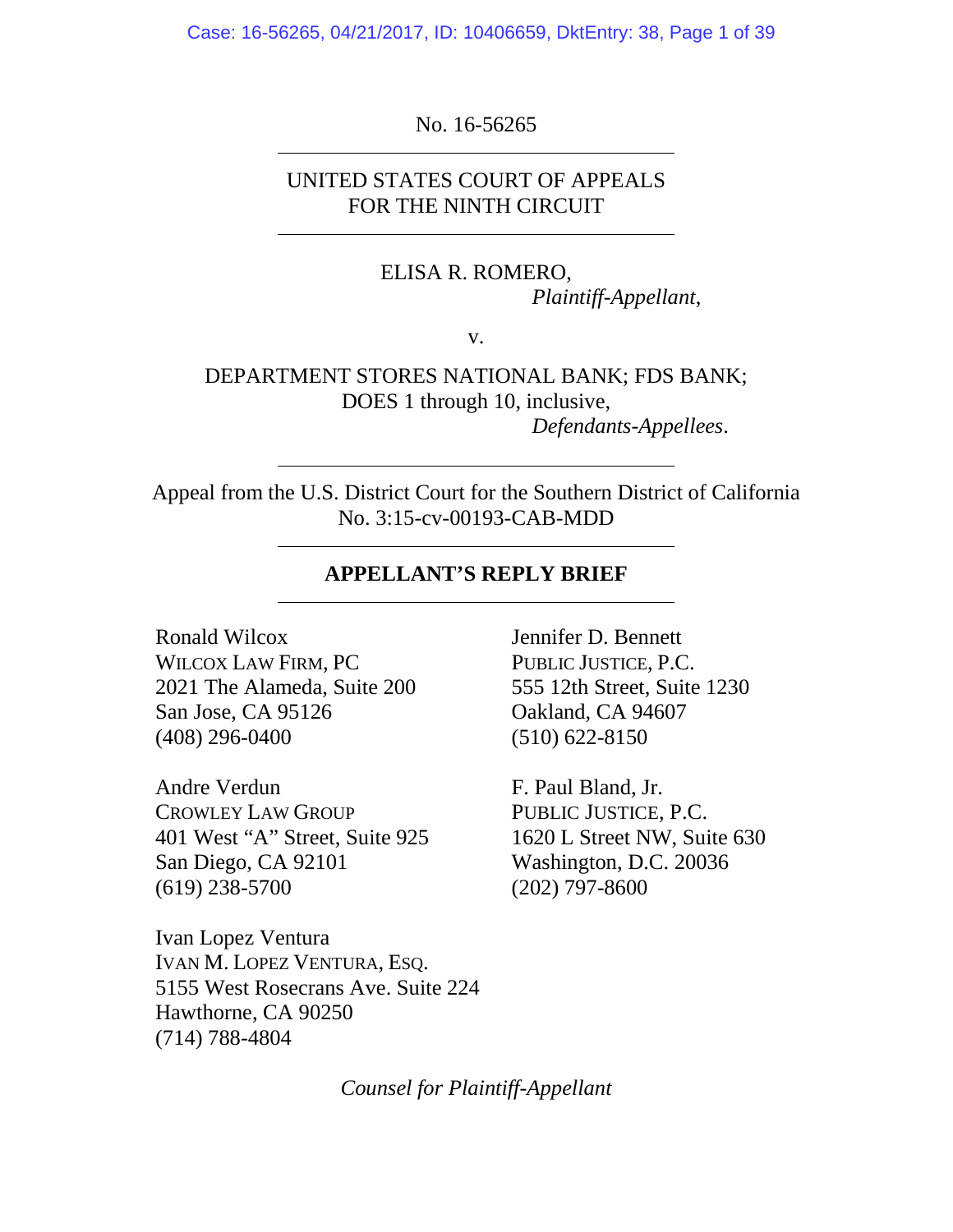# **TABLE OF CONTENTS**

| $\mathbf{I}$ . |           | MS. ROMERO HAS STANDING TO BRING HER TCPA CLAIM2              |  |  |  |  |
|----------------|-----------|---------------------------------------------------------------|--|--|--|--|
|                | A.        | Under This Court's Recent Decision in Van Patten, a Violation |  |  |  |  |
|                | <b>B.</b> | Ms. Romero's Injuries are Fairly Traceable to the Banks'      |  |  |  |  |
| II.            |           | THE BANKS' VIOLATIONS OF THE ROSENTHAL ACT WERE               |  |  |  |  |
|                | A.        | The 1999 Amendment to the Rosenthal Act Superseded the        |  |  |  |  |
|                | <b>B.</b> | The Cure Provision Does Not Apply to the Banks' Violations15  |  |  |  |  |
| Ш.             |           | MS. ROMERO IS ENTITLED TO HAVE A JURY DECIDE HER              |  |  |  |  |
|                |           |                                                               |  |  |  |  |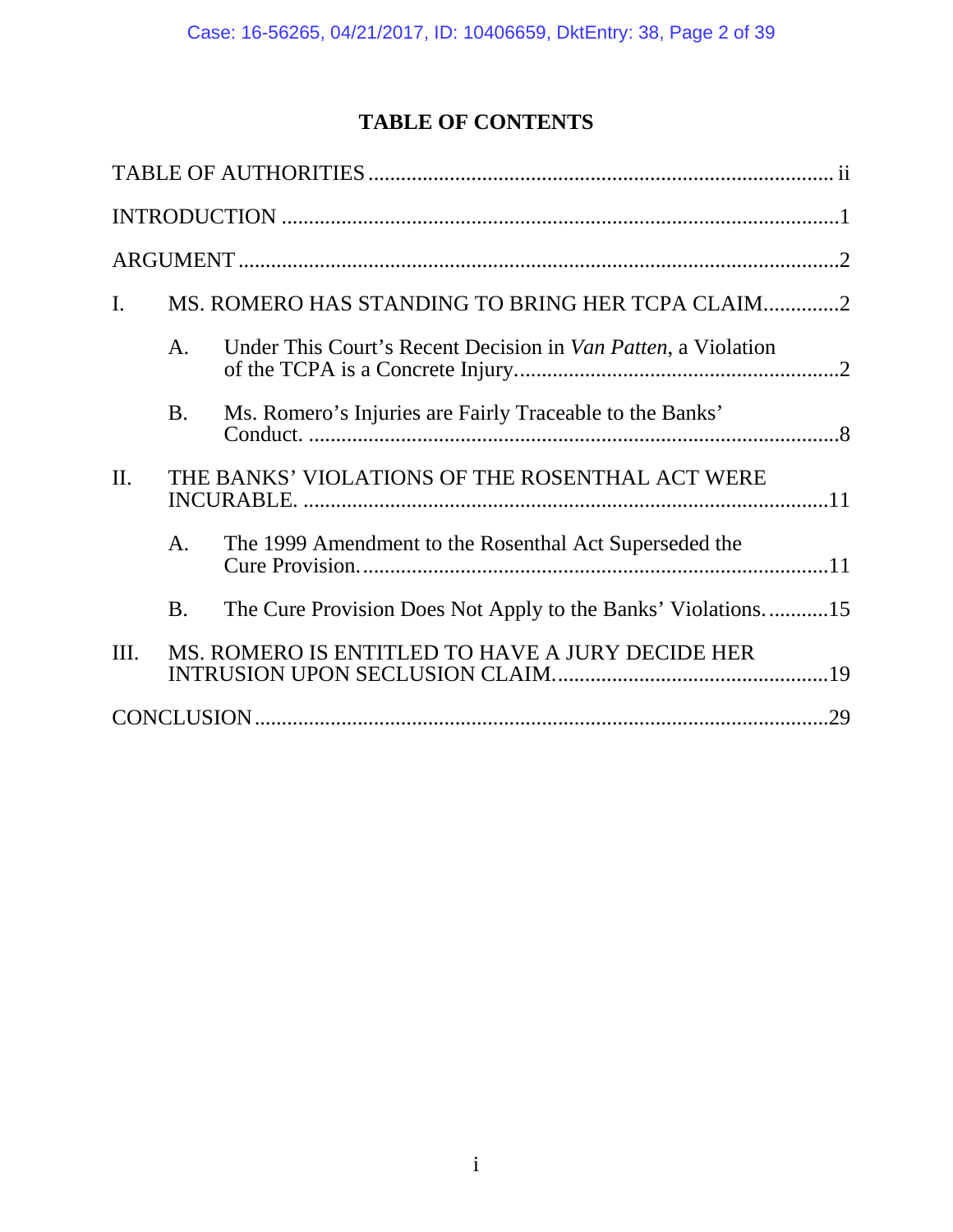# **TABLE OF AUTHORITIES**

# **Page(s)**

# <span id="page-2-0"></span>**Cases**

| Abante Rooter & Plumbing, Inc. v. Pivotal Payments, Inc.,<br>No. 16-CV-05486-JCS, 2017 WL 733123 (N.D. Cal. Feb. 24, |  |
|----------------------------------------------------------------------------------------------------------------------|--|
|                                                                                                                      |  |
| Adarand Constructors, Inc. v. Pena,                                                                                  |  |
| Bruesewitz v. Wyeth LLC,                                                                                             |  |
| Bundren v. Superior Court,                                                                                           |  |
| Cabiness v. Educ. Fin. Sols., LLC,<br>No. 16-CV-01109-JST, 2017 WL 167678 (N.D. Cal. Jan. 17,                        |  |
| Castellanos v. JPMorgan Chase & Co.,                                                                                 |  |
| Chaconas v. JP Morgan Chase Bank,                                                                                    |  |
| Cisneros v. Alpine Ridge Grp.,                                                                                       |  |
| Matter of Clark,                                                                                                     |  |
| Corr. Med. Care, Inc. v. Gray,                                                                                       |  |
| Cunningham v. Vanderbilt Univ.,<br>No. 3:16-CV-00223, 2017 WL 1076478 (M.D. Tenn. Feb. 27,<br>.22                    |  |
|                                                                                                                      |  |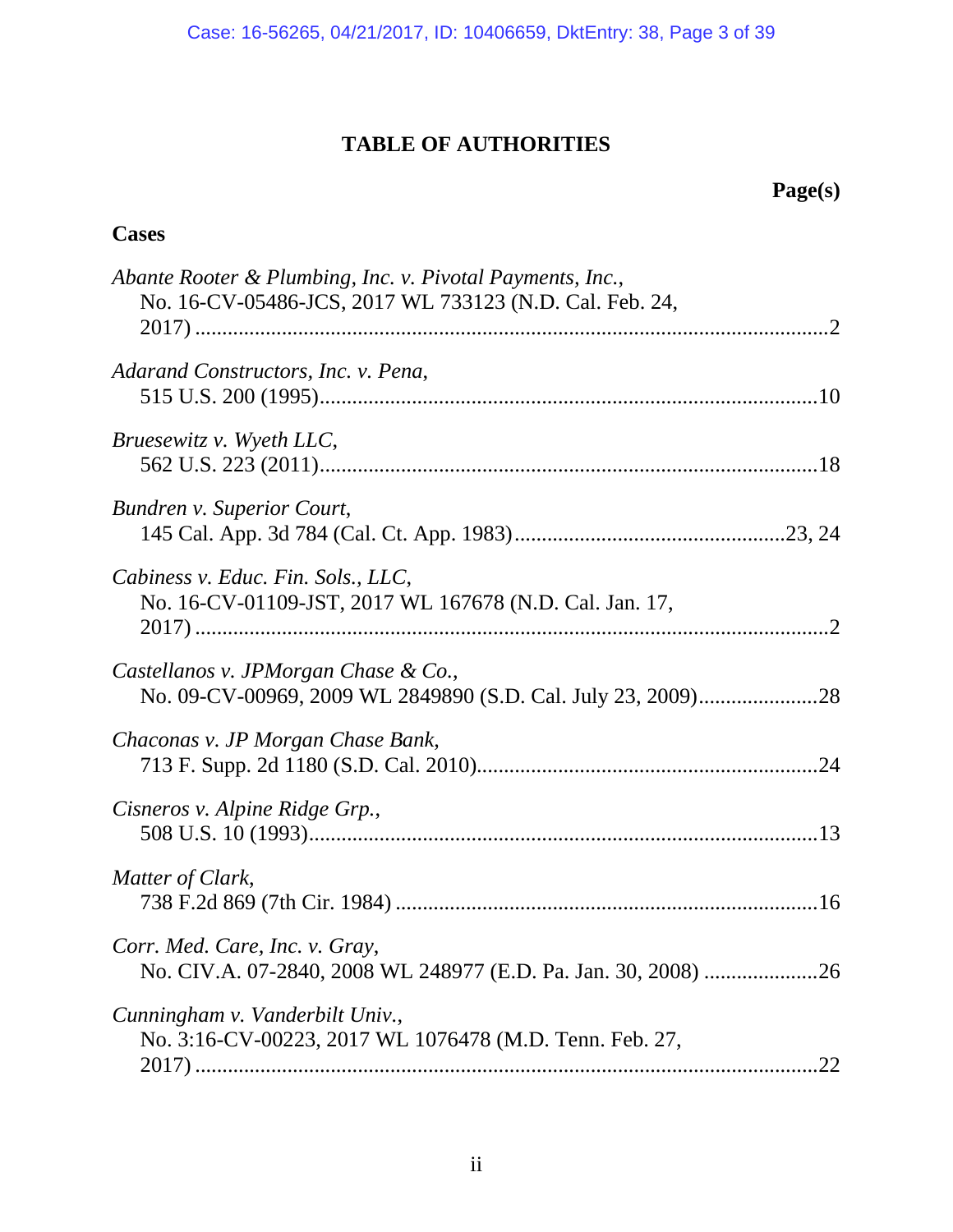| Dolenski v. GE Money Bank, F.S.B.,<br>No. 11-CV-1594-JAH, 2012 WL 12054940 (S.D. Cal. Mar. 28,           |
|----------------------------------------------------------------------------------------------------------|
| Duncan v. JP Morgan Chase Bank, N.A.,<br>No. 5:10-CV-01049, 2011 WL 5359698 (S.D.W. Va. Nov. 4,          |
| Glasser v. Hilton Grand Vacations Co., LLC,<br>No. 8:16-CV-952-T-27AAS, 2017 WL 34823 (M.D. Fla. Jan. 3, |
| Gonzales v. Arrow Fin. Servs., LLC,                                                                      |
| Hamburger v. Northland Grp., Inc.,<br>No. 3:13-CV-01155, 2015 WL 631066 (M.D. Pa. Feb. 12, 2015)26, 27   |
| Hamza v. Dunhams Athleisure Corp.,                                                                       |
| Harris v. City of Santa Monica,                                                                          |
| Hoffman v. GC Servs. Ltd. P'ship,                                                                        |
| Hunt v. 21st Mortg. Corp.,<br>No. 2:12-CV-2697-WMA, 2014 WL 426275 (N.D. Ala. Feb. 4,<br>.26, 27         |
| Hutcherson v. Arizona Health Care Cost Containment Sys. Admin.,                                          |
| Inzerillo v. Green Tree Servicing, LLC,<br>No. 13–cv–06010–MEJ, 2014 WL 6660534 (S.D. Cal, Dec. 5.       |
| Janossy v. Washington Mut. Bank,<br>No. B157252, 2002 WL 31031636 (Cal. Ct. App. Sept. 12, 2002) 24      |
| Kersis v. Capital Cities/ABC, Inc.,<br>No. BC 077553, 1994 WL 774531 (Cal. Super. Ct. Apr. 25, 1994)22   |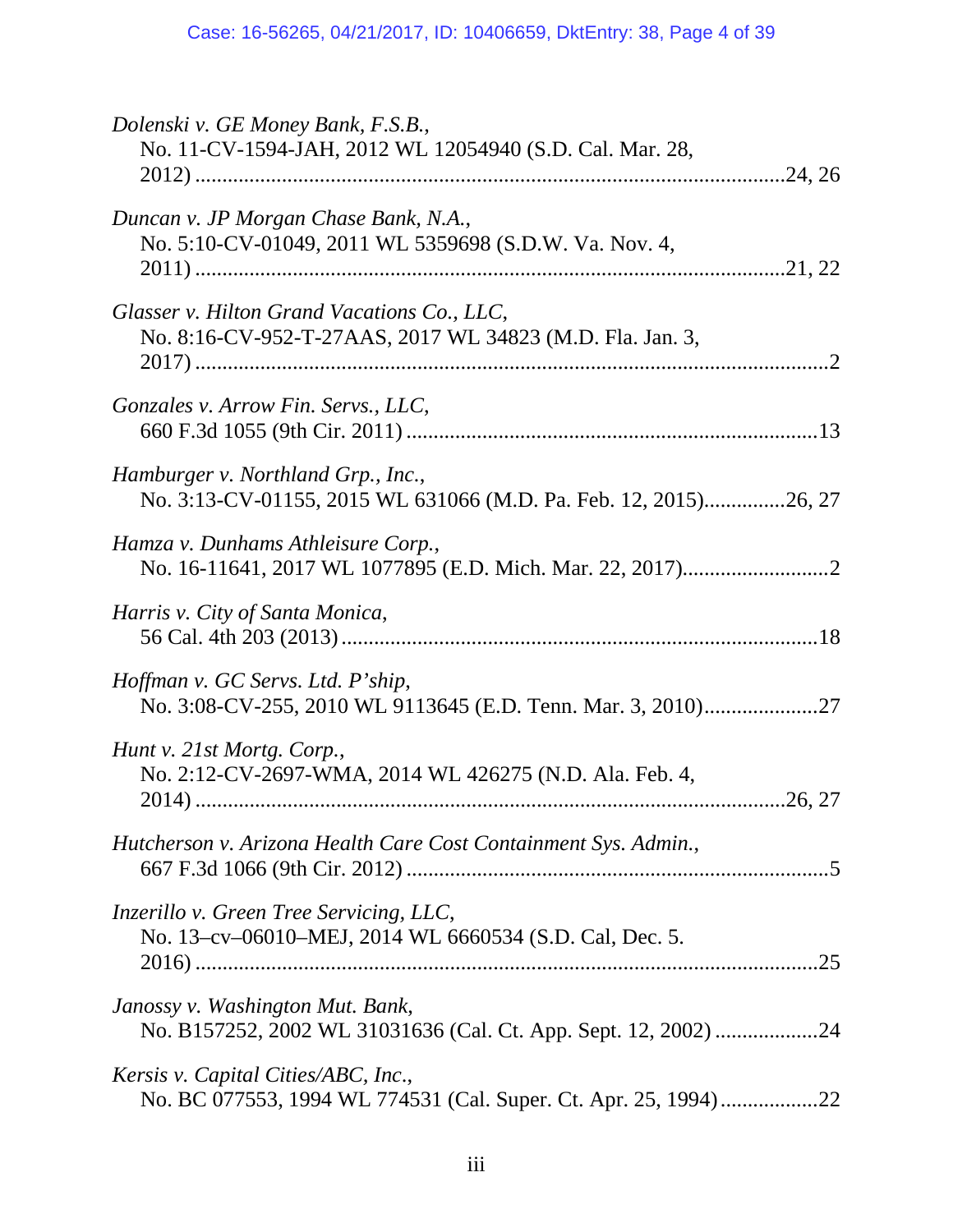| Kruse v. Bank of Am.,                                                                          |
|------------------------------------------------------------------------------------------------|
| Marseglia v. JP Morgan Chase Bank,                                                             |
| Masuda v. Citibank, N.A.,                                                                      |
| McEndree v. Rash Curtis & Assocs.,<br>No. 2:10-CV-01079-MCE, 2012 WL 1640465 (E.D. Cal. May 9, |
| McNamara v. City of Chicago,                                                                   |
| Meyer v. Portfolio Recovery Assocs., LLC,                                                      |
| Mims v. Arrow Fin. Servs., LLC,                                                                |
| Mohamed v. Off Lease Only, Inc.,                                                               |
| Nofziger v. Holman,                                                                            |
| Pariscoff v. JPMorgan Chase Bank, N.A.,                                                        |
| People v. Acosta,                                                                              |
| People v. Baniqued,                                                                            |
| People v. Craft,                                                                               |
| People v. Wilson,<br>No. C039630, 2003 WL 1558281 (Cal. Ct. App. Mar. 26, 2003)13              |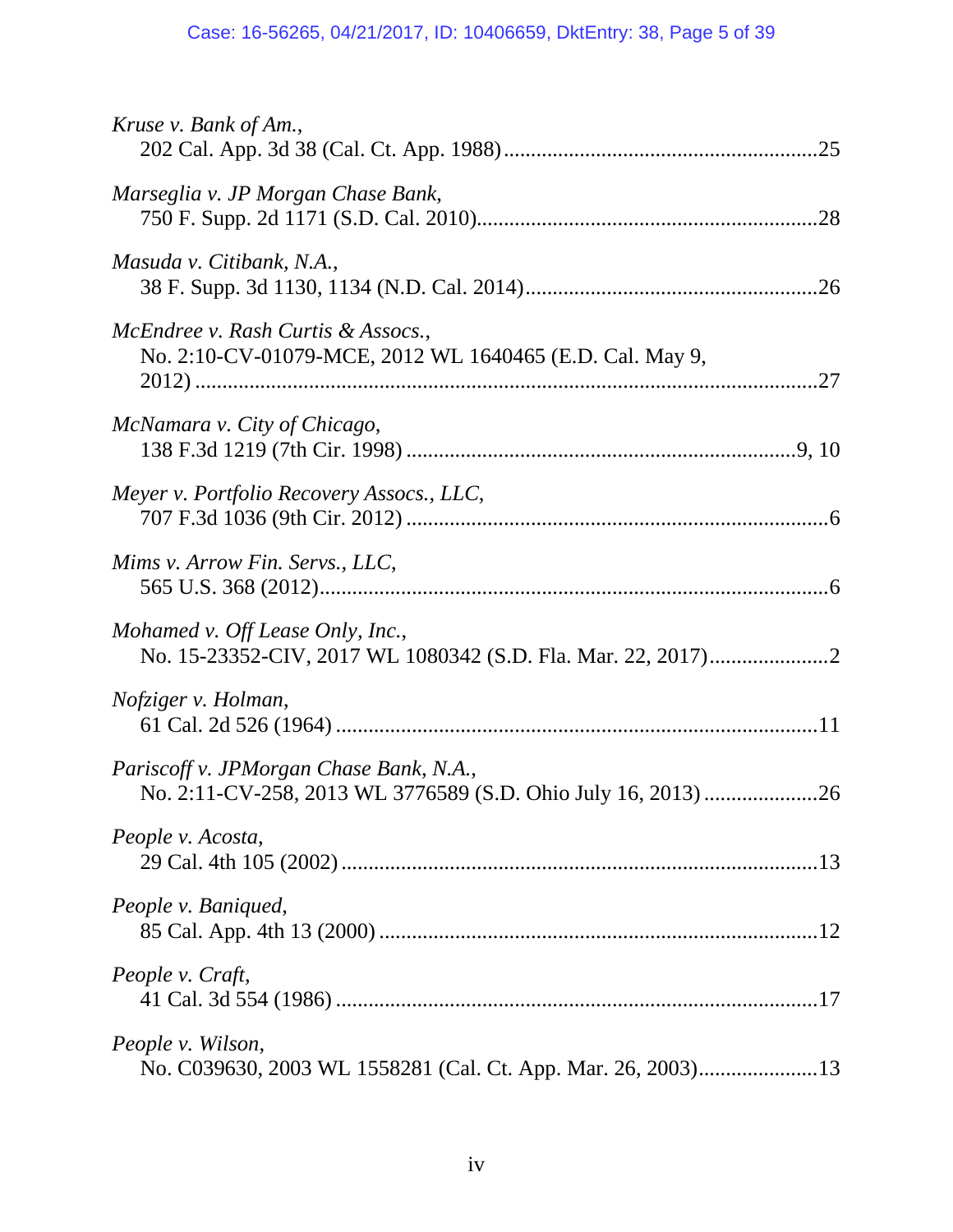| Plata v. Brown,                                                                           |
|-------------------------------------------------------------------------------------------|
| Riggs v. Prober & Raphael,                                                                |
| In the Matter of Rules & Regulations Implementing the Tel. Consumer<br>Prot. Act of 1991, |
| Safari Club Int'l v. Rudolph,                                                             |
| Sanchez-Scott v. Alza Pharm.,                                                             |
| Sanders v. Am. Broad. Companies, Inc.,                                                    |
| Smith v. Blue Shield of California Life & Health Ins. Co.,                                |
| Symonds v. Mercury Sav. & Loan Ass'n,                                                     |
| Toldi v. Hyundai Capital Am.,                                                             |
| Trope v. Katz,                                                                            |
| United States v. Novak,                                                                   |
| Van Patten v. Vertical Fitness Grp., LLC,                                                 |
| Varnado v. Midland Funding LLC,                                                           |
| Wolfson v. Lewis,                                                                         |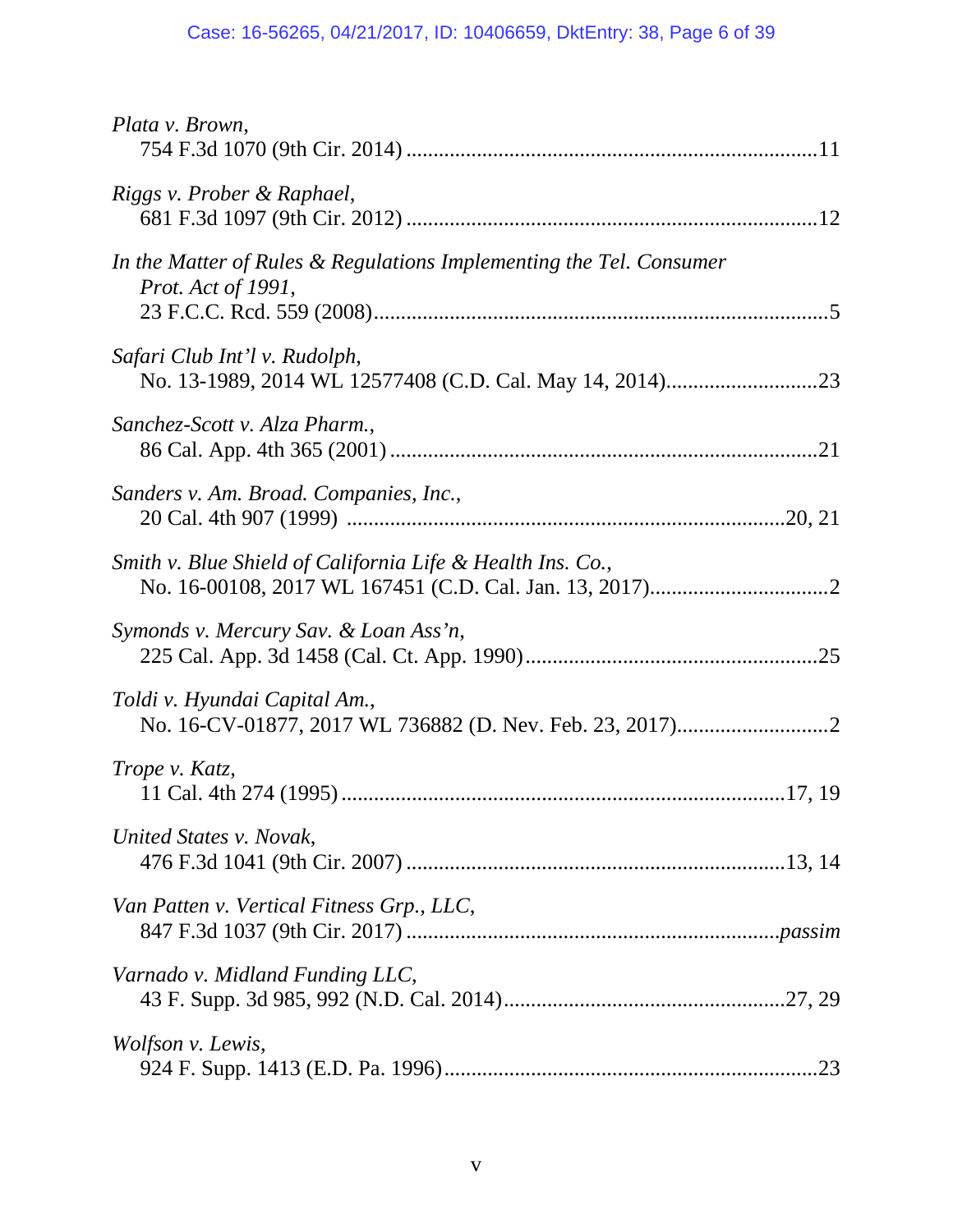| Zirena v. Capital One Bank (USA), N.A.,<br>No. 11-24158-CIV, 2012 WL 843489 (S.D. Fla. Feb. 2, 2012)26, 27 |  |
|------------------------------------------------------------------------------------------------------------|--|
| <b>Statutes</b>                                                                                            |  |
|                                                                                                            |  |
|                                                                                                            |  |
|                                                                                                            |  |
| <b>Other Authorities</b>                                                                                   |  |
|                                                                                                            |  |
| Letter to The Honorable Scott Perry, 2015 WL 7589459 (Oct. 26,                                             |  |
|                                                                                                            |  |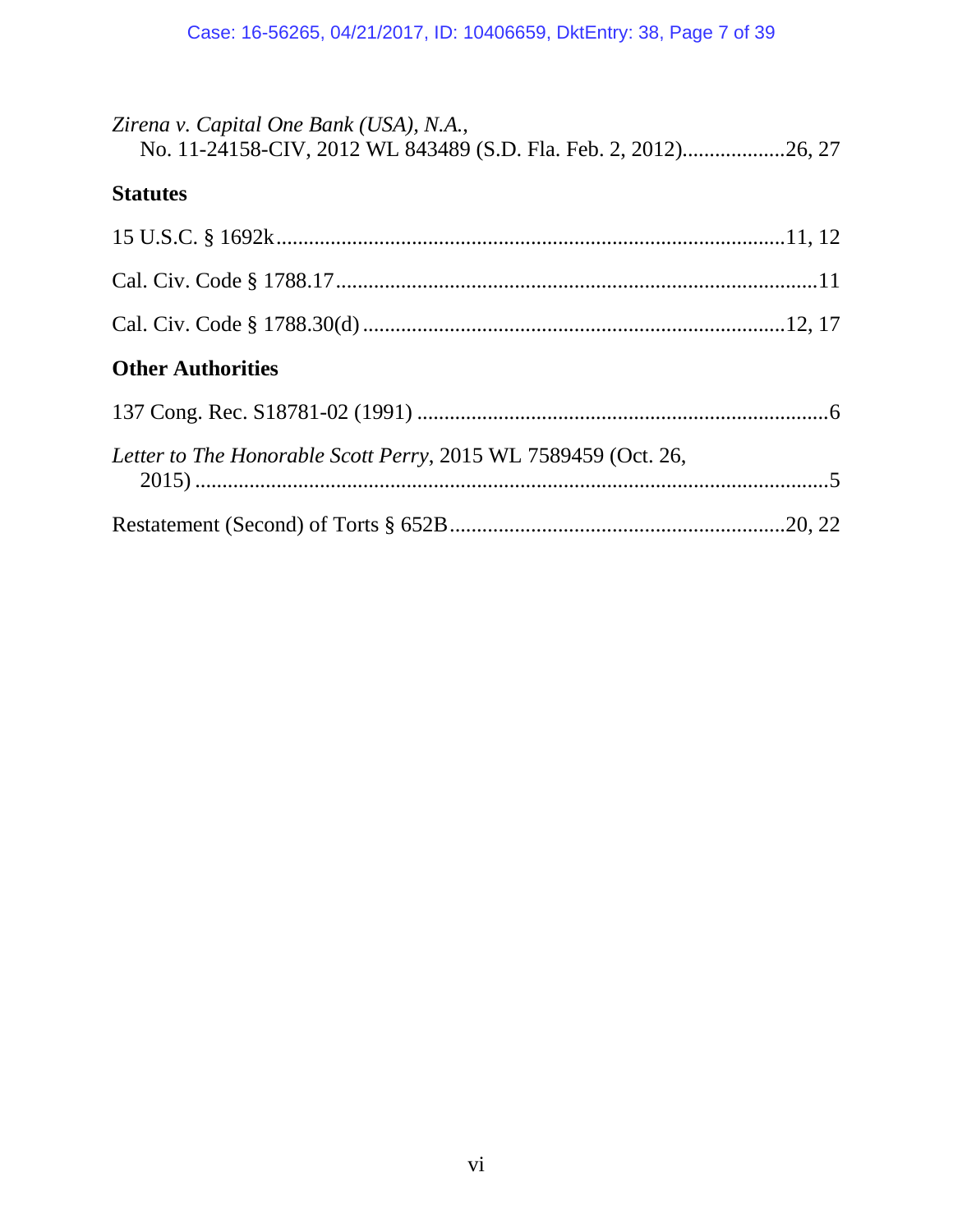### **INTRODUCTION**

<span id="page-7-0"></span>Appellees—the banks that issue Macy's-branded credit cards—called Ms. Romero hundreds of times against her will. She told them to stop calling, but still, for months, they continued. And because the banks had her cell phone number, these calls followed her everywhere. No matter where she went, she couldn't escape.

Both state and federal law prohibit harassing a consumer with unwanted calls. Still, the banks argue they can't be held liable for their misconduct. They are wrong.

First, the banks contend that Ms. Romero lacks standing to pursue her federal Telephone Consumer Protection Act (TCPA) claim because, they argue, being hounded with hundreds of unwanted calls is not a concrete injury. But there is binding Ninth Circuit precedent to the contrary.

Next, the banks argue that they cannot be held liable for violating the Rosenthal Act, California's Fair Debt Collection Practices Act, simply because they did not continue to unlawfully call Ms. Romero after she had sued them. But their only support for this startling contention is a statutory cure provision that was superseded nearly twenty years ago and wouldn't apply here anyway.

Finally, the banks assert that a reasonable jury could never hold that hounding someone for months with hundreds of unwanted robocalls is an invasion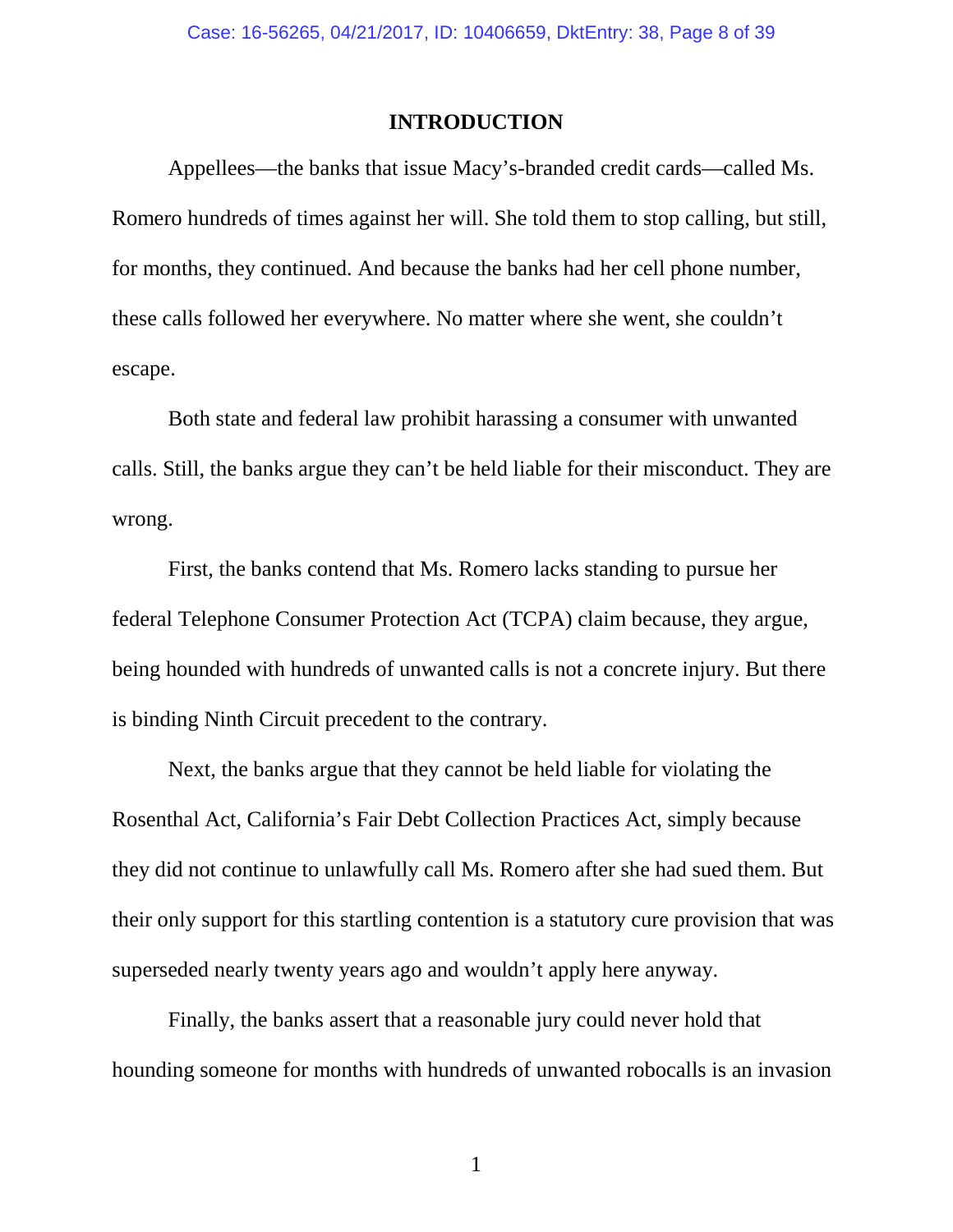of privacy. But the Restatement (Second) of Torts—the standard California has adopted—says otherwise.

This Court should reject the banks' unfounded attempts to escape the consequences of their actions.

## <span id="page-8-10"></span>**ARGUMENT**

# <span id="page-8-2"></span><span id="page-8-1"></span><span id="page-8-0"></span>**I. MS. ROMERO HAS STANDING TO BRING HER TCPA CLAIM.**

## **A. Under This Court's Recent Decision in** *Van Patten***, a Violation of the TCPA is a Concrete Injury.**

At least twelve courts have now explicitly rejected the lower court's

standing analysis in this case.<sup>[1](#page-8-11)</sup> And just weeks after our opening brief was filed,

this Court, in *Van Patten*, rejected its main premise. *Van Patten v. Vertical Fitness* 

*Grp., LLC*, 847 F.3d 1037, 1043 (9th Cir. 2017). Contrary to the decision below,

*Van Patten* held that "a violation of the TCPA is," in and of itself, "a concrete, *de* 

*facto* injury," sufficient to support standing. *Id.*<sup>[2](#page-8-12)</sup> That decision is dispositive here.

<span id="page-8-11"></span><span id="page-8-9"></span><span id="page-8-7"></span><span id="page-8-6"></span><span id="page-8-4"></span><span id="page-8-3"></span> <sup>1</sup> *See Mohamed v. Off Lease Only, Inc.*, No. 15-23352-CIV, 2017 WL 1080342, at \*3 (S.D. Fla. Mar. 22, 2017); *Hamza v. Dunhams Athleisure Corp.*, No. 16-11641, 2017 WL 1077895, at \*4 (E.D. Mich. Mar. 22, 2017); *Abante Rooter & Plumbing, Inc. v. Pivotal Payments, Inc.*, No. 16-CV-05486-JCS, 2017 WL 733123, at \*7 (N.D. Cal. Feb. 24, 2017); *Toldi v. Hyundai Capital Am.*, No. 16-CV-01877, 2017 WL 736882, at \*2 (D. Nev. Feb. 23, 2017); *Cabiness v. Educ. Fin. Sols., LLC*, No. 16-CV-01109-JST, 2017 WL 167678, at \*2 (N.D. Cal. Jan. 17, 2017); *Smith v. Blue Shield of California Life & Health Ins. Co.*, No. 16-00108, 2017 WL 167451, at \*5 (C.D. Cal. Jan. 13, 2017); *Glasser v. Hilton Grand Vacations Co., LLC*, No. 8:16-CV-952-T-27AAS, 2017 WL 34823, at \*2 n.2 (M.D. Fla. Jan. 3, 2017); Opening Br. 33-34.

<span id="page-8-12"></span><span id="page-8-8"></span><span id="page-8-5"></span> $2$  Unless otherwise specified, all internal quotation marks and alterations are omitted.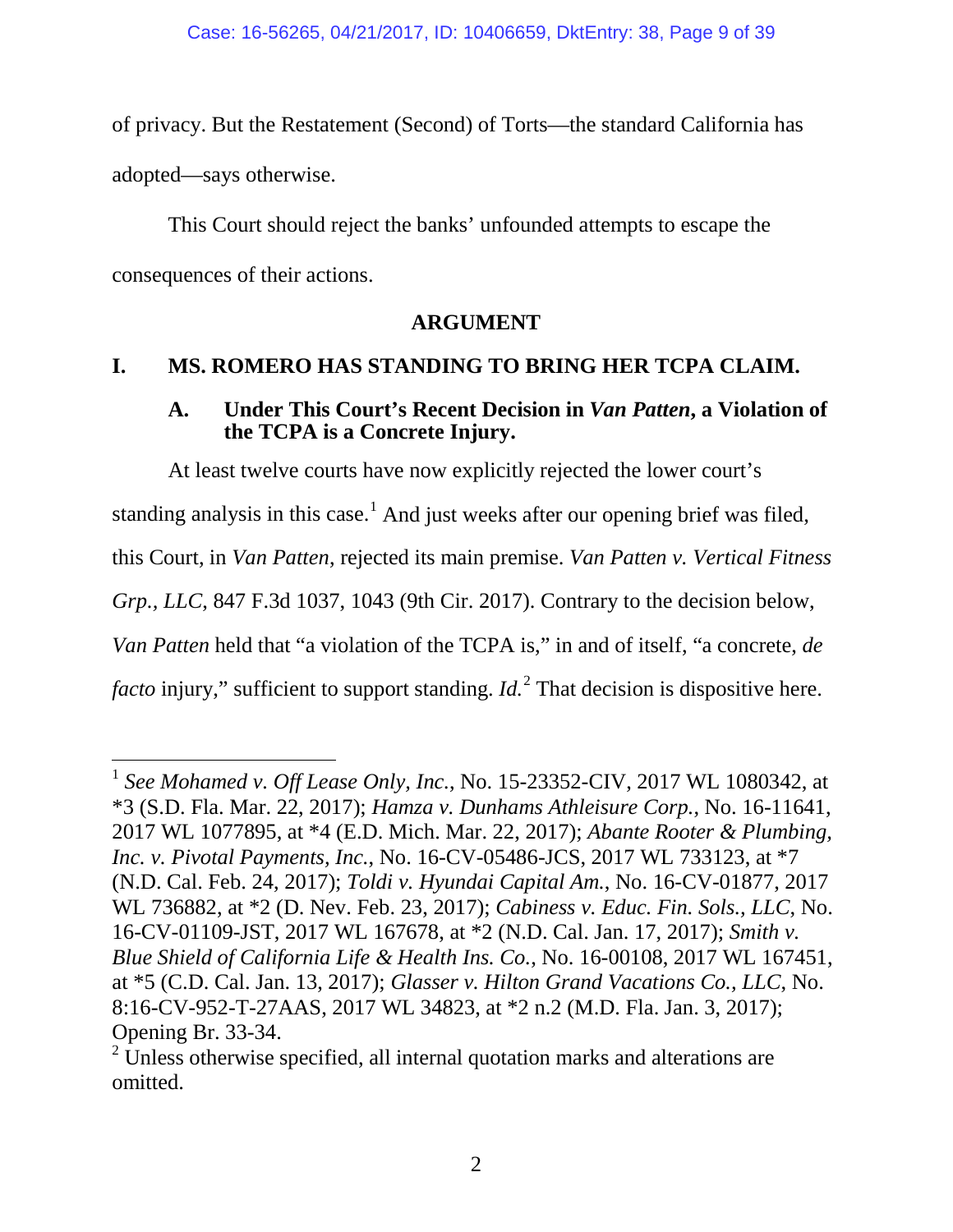**1.** The plaintiff in *Van Patten* alleged that he had received two unsolicited text messages on his cell phone, sent via auto-dialer, in violation of the TCPA. 847 F.3d at 1041. Like the banks here, the defendants in *Van Patten* argued that the violation of the right to be free from unwanted calls—or, in that case, text messages—was not itself a concrete injury. *See id.* at 1042.<sup>[3](#page-9-0)</sup> To have standing to bring a TCPA claim, they argued, a plaintiff must provide evidence of some *additional* injury—beyond simply receiving unsolicited text messages. [4](#page-9-1) This Court disagreed.

Unwanted calls and text messages, the Court held, "*by their nature*, invade the privacy and disturb the solitude of their recipients." *Van Patten*, 847 F.3d at 1043 (emphasis added). Therefore, a "plaintiff alleging a violation under the TCPA need not allege any *additional* harm." *Id.* The receipt of unwanted calls or text messages, in and of itself, *is* a concrete harm. *Id.*

Ms. Romero has alleged—and provided evidence—that the banks robocalled her nearly three hundred times without her consent. Under *Van Patten*, these unwanted calls are themselves a concrete injury. Ms. Romero need not show anything more.<sup>[5](#page-9-2)</sup>

<span id="page-9-0"></span> <sup>3</sup> A text message is considered a "call" for purposes of the TCPA. *Van Patten*, 847 F.3d at 1041-42.

<span id="page-9-1"></span><sup>4</sup> *See* Vertical Fitness Supp. Br., Dkt. 57, *Van Patten v. Vertical Fitness*, No. 14- 55980 (Aug. 5, 2016), at 2; Advecor Supp. Br., Dkt. 59, *Van Patten v. Vertical Fitness*, No. 14-55980 (Aug. 5, 2016), at 1, 4-9.

<span id="page-9-2"></span> $<sup>5</sup>$  As the opening brief explains, however, Ms. Romero has, in fact, showed more.</sup> She has, for example, provided evidence that she suffered several tangible injuries as a result of the banks' calls, including wasted time, emotional distress, headaches, and sleeplessness. Opening Br. 11.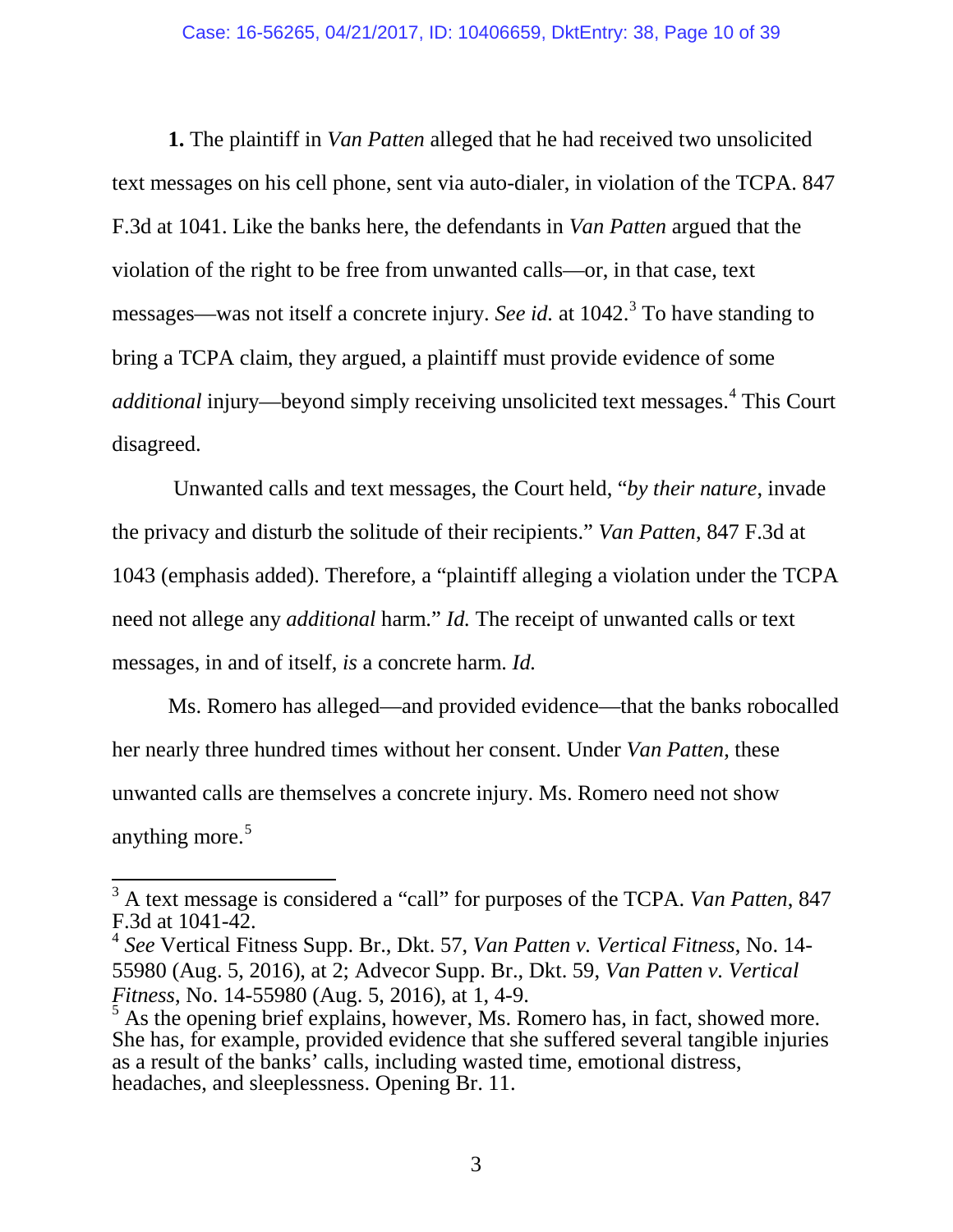**2.** Much of the banks' argument to the contrary is merely an attempt to re-litigate *Van Patten*. They argue that Congress's conclusion that unwanted robocalls are an invasion of privacy is irrelevant to determining whether such calls constitute a concrete harm. But *Van Patten* held otherwise. *See* 847 F.3d at 1043 (explaining that Congress is "well positioned to identify intangible harms that meet Article III requirements"). They argue that unwanted calls are "bare procedural violation[s]." Banks' Br. 38. But that, too, is in direct conflict with *Van Patten*. 847 F.3d at 1043 (unsolicited contact is not "a violation of a procedural requirement" that "may not cause actual harm or present any material risk of harm," but rather is "the precise harm and infringe[s] the same privacy interests Congress sought to protect in enacting the TCPA").

Finally, the banks argue that unsolicited contact is not, in and of itself, an invasion of privacy—and that an invasion of privacy is not, in and of itself, a concrete harm. But the holding of *Van Patten* is that unwanted calls *are* an invasion of privacy, and that this invasion of privacy *is* a concrete injury. *See* 847 F.3d at 1043.

As we explained in our opening brief, the banks' standing arguments fail on their own merits. Opening Br. 9-34. But after *Van Patten*, they are foreclosed entirely.

**3**. The banks' attempts to distinguish *Van Patten* are meritless. First, the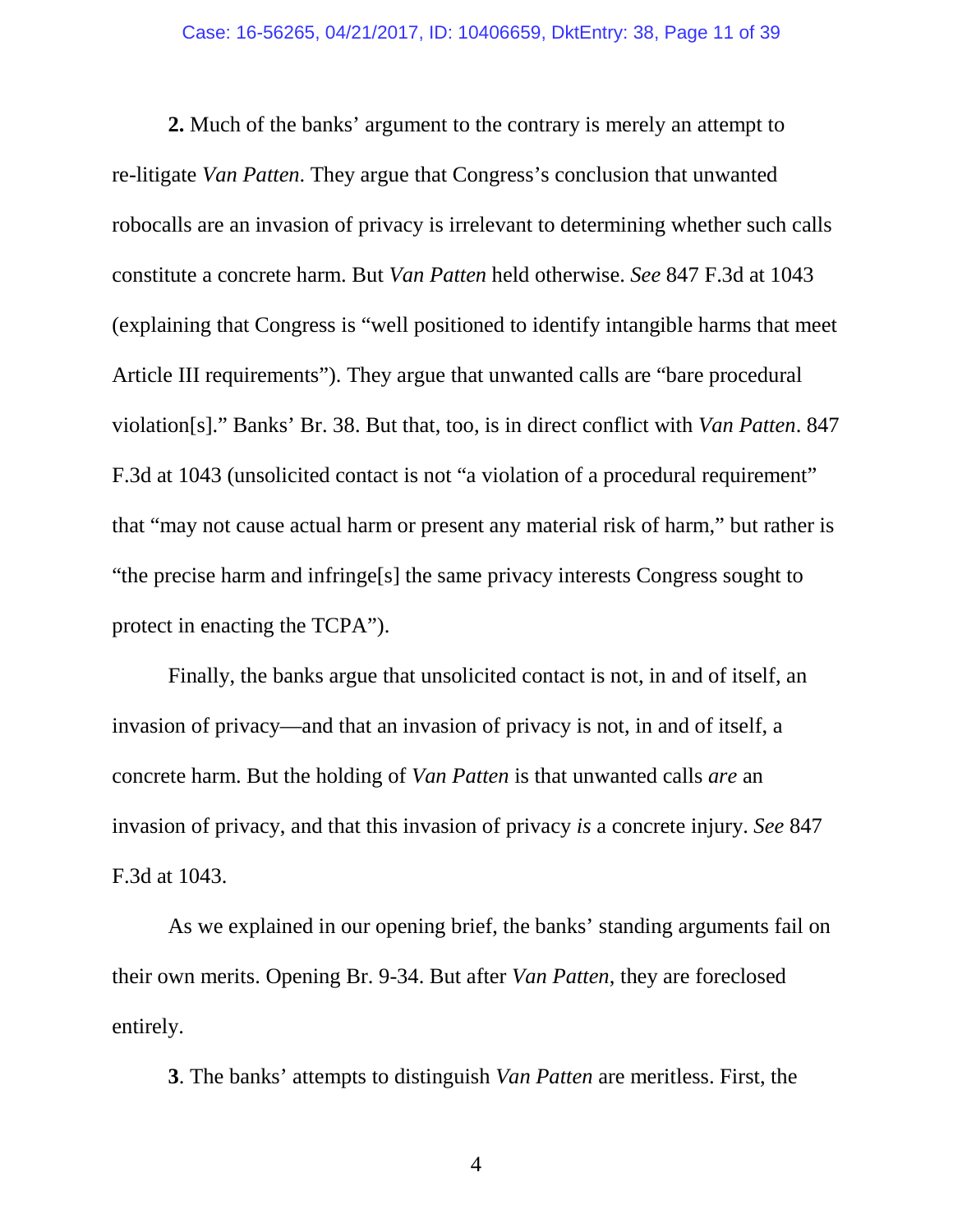### Case: 16-56265, 04/21/2017, ID: 10406659, DktEntry: 38, Page 12 of 39

banks note that unlike the text messages in *Van Patten*—which were advertisements for a gym—the robocalls here were from debt collectors. But it is no less harmful to be called hundreds of times against your will by a debt collector than by a telemarketer. The banks do not seriously contend otherwise.

Instead, they suggest that—despite the statute's plain language barring all (non-emergency) unwanted robocalls to cell phones—Congress was really only concerned with protecting the public from robocalls made by telemarketers. This argument ignores the fundamental principle of statutory interpretation: The "best indicator of congressional intent" is the language of the statute. *Hutcherson v. Arizona Health Care Cost Containment Sys. Admin.*, 667 F.3d 1066, 1070 (9th Cir.  $2012$ ).<sup>[6](#page-11-3)</sup>

<span id="page-11-0"></span>It also ignores Congress's findings, which explicitly state that "the evidence presented to the Congress indicate[d] that automated or prerecorded calls are a nuisance and an invasion of privacy, *regardless of the type of call," its "content,"* 

<span id="page-11-3"></span><span id="page-11-2"></span><span id="page-11-1"></span><sup>&</sup>lt;sup>6</sup> Amicus ACA attempts to muddy the waters, suggesting that perhaps the Federal Communications Commission has exempted robocalls like those at issue here from the reach of the statute. ACA Br. 17-20. It has not. To the contrary, the agency has been very clear: The TCPA prohibits *all* non-emergency robocalls to cell phones without consent, including those from debt collectors. *See In the Matter of Rules & Regulations Implementing the Tel. Consumer Prot. Act of 1991*, 23 F.C.C. Rcd. 559, 565 (2008). The agency, like Congress, views such calls as an invasion of privacy. *See, e.g.*, *Letter to The Honorable Scott Perry*, 2015 WL 7589459, at \*1 (Oct. 26, 2015) (refusing to carve out debt collection calls from TCPA regulation and explaining that "consumers value their privacy").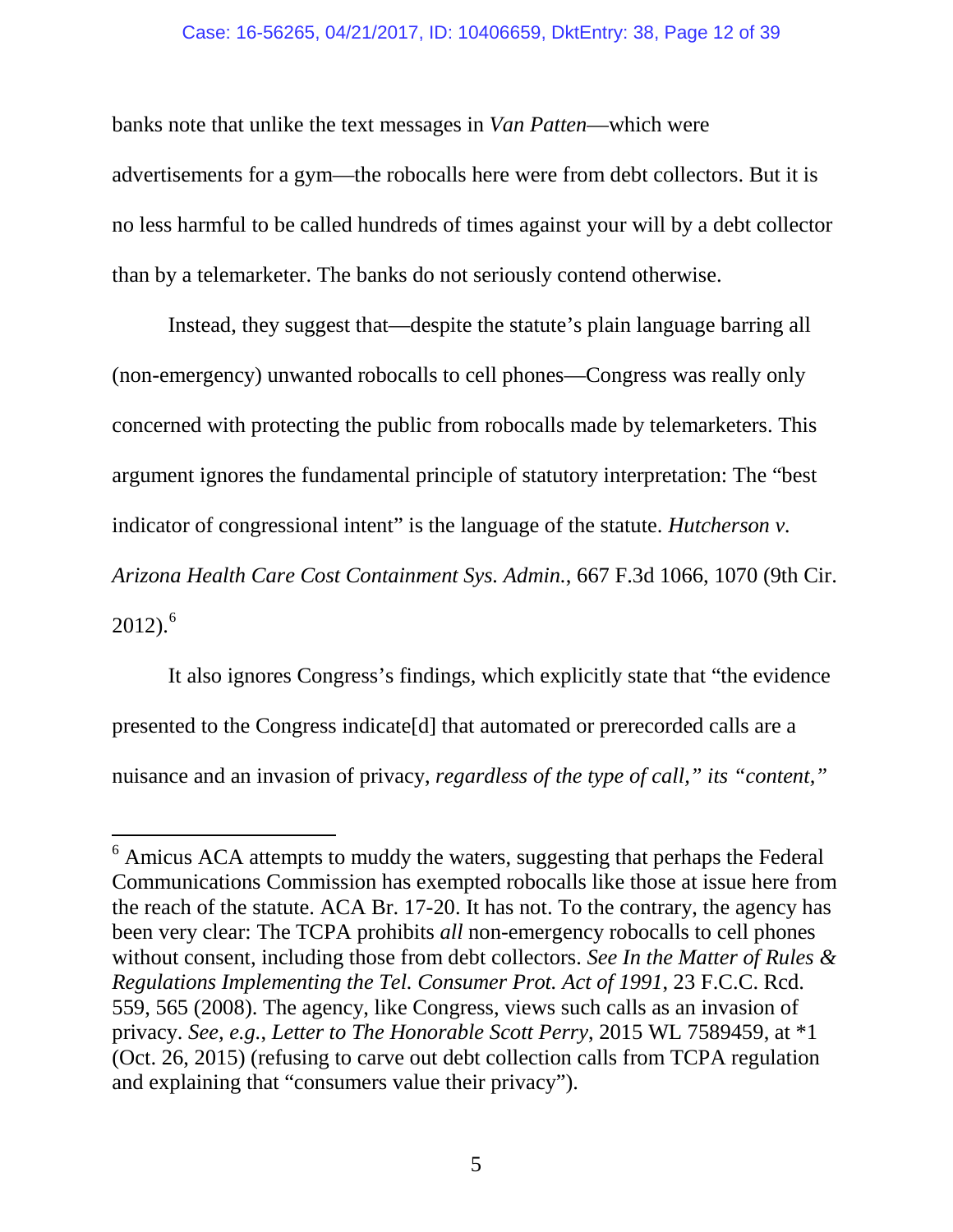<span id="page-12-2"></span>*or its "initiator."* Telephone Consumer Protection Act of 1991, Pub. L. No. 102– 243 §§ 2, 13, 105 Stat 2394 (Dec. 20, 1991) (emphasis added). And it ignores evidence in the legislative history itself. *See, e.g.*, 137 Cong. Rec. S18781-02, 1991 WL 252592, at \*9 (1991) ("The complaints received by the Federal Communications Commission (FCC) and my office indicate that people find these calls to be objectionable regardless of the content of the message or the initiator of the call.").

Contrary to the banks' contention, Congress was actually quite clear that, in its view, robocalls are harmful, *regardless* of their content. There is simply no basis for disregarding its judgment.<sup>[7](#page-12-3)</sup>

Next, the banks assert that their robocalls to Ms. Romero were not unsolicited. Banks' Br. 35. That's simply false. To the contrary, Ms. Romero repeatedly told the banks to stop calling her. *See* ER 75, 135-40.

Finally, the banks argue that because discovery has been completed in this case, the receipt of unwanted phone calls, in and of itself, is somehow no longer a concrete harm sufficient to support standing—that Ms. Romero must provide evidence of some additional injury. Banks' Br. 33-34. This argument is baffling.

<span id="page-12-3"></span><span id="page-12-1"></span><span id="page-12-0"></span> $<sup>7</sup>$  Although these cases did not specifically address the issue of standing, both this</sup> Court and the Supreme Court have exercised jurisdiction over TCPA claims against debt collectors. *See, e.g., Mims v. Arrow Fin. Servs., LLC*, 565 U.S. 368, 375 (2012); *Meyer v. Portfolio Recovery Assocs., LLC*, 707 F.3d 1036, 1044 (9th Cir. 2012) ("[T]he TCPA was designed to protect against the types of calls at issue in this case.").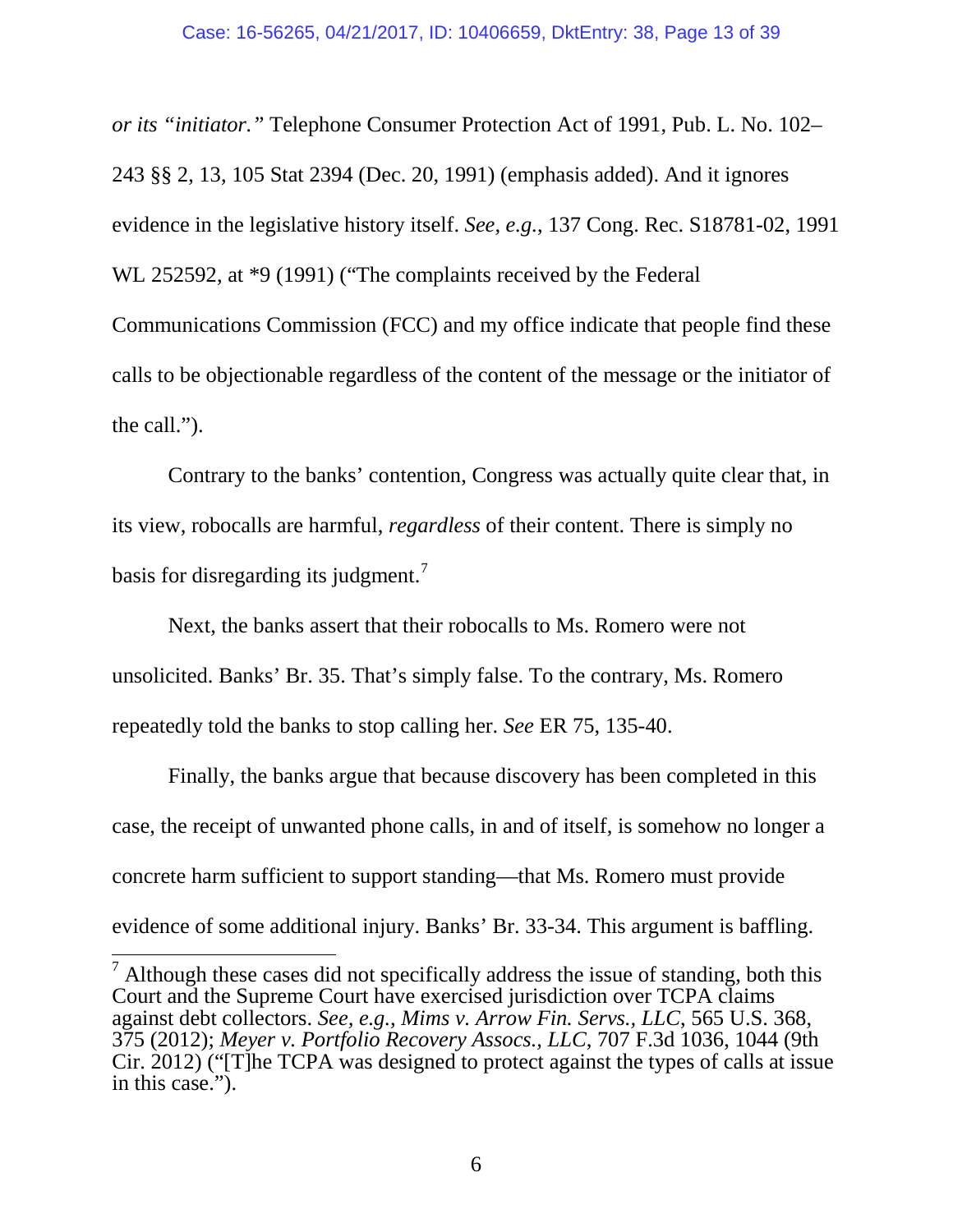#### Case: 16-56265, 04/21/2017, ID: 10406659, DktEntry: 38, Page 14 of 39

*Van Patten* itself was an appeal of an order granting summary judgment—as here, the parties in *Van Patten* had conducted discovery. *See* 847 F.3d at 1040. And, in fact, the defendants in *Van Patten* made precisely the same argument the banks attempt to resurrect here: that TCPA plaintiffs lack standing unless they can provide some evidence of injury, beyond simply receiving unwanted calls. *See, e.g.*, Advecor Supp. Br., at 1, 4-9.

As explained above, this Court rejected that argument. Under *Van Patten*, unsolicited contact is *itself* a concrete harm. No evidence of additional harm is needed—regardless of what stage a case is in.

The banks repeatedly assert that, despite *Van Patten*, this Court must defer to the district court's "factual findings" that Ms. Romero was not injured. Banks' Br. 36, 39. But the lower court did not make any factual findings. The court accepted Ms. Romero's evidence as true. ER 9. And, contrary to the banks' contention, the court did not hold that Ms. Romero was not harmed. *See, e.g.*, ER 16. Rather, it (wrongly) held that any such harm could not give rise to standing.

In any event, any factual findings made by the district court about the harm Ms. Romero may or may not have suffered as a result of the banks' unwanted robocalls are irrelevant in light of *Van Patten*. Under *Van Patten*, the unwanted robocalls themselves are harm sufficient for standing. Ms. Romero need not show anything more.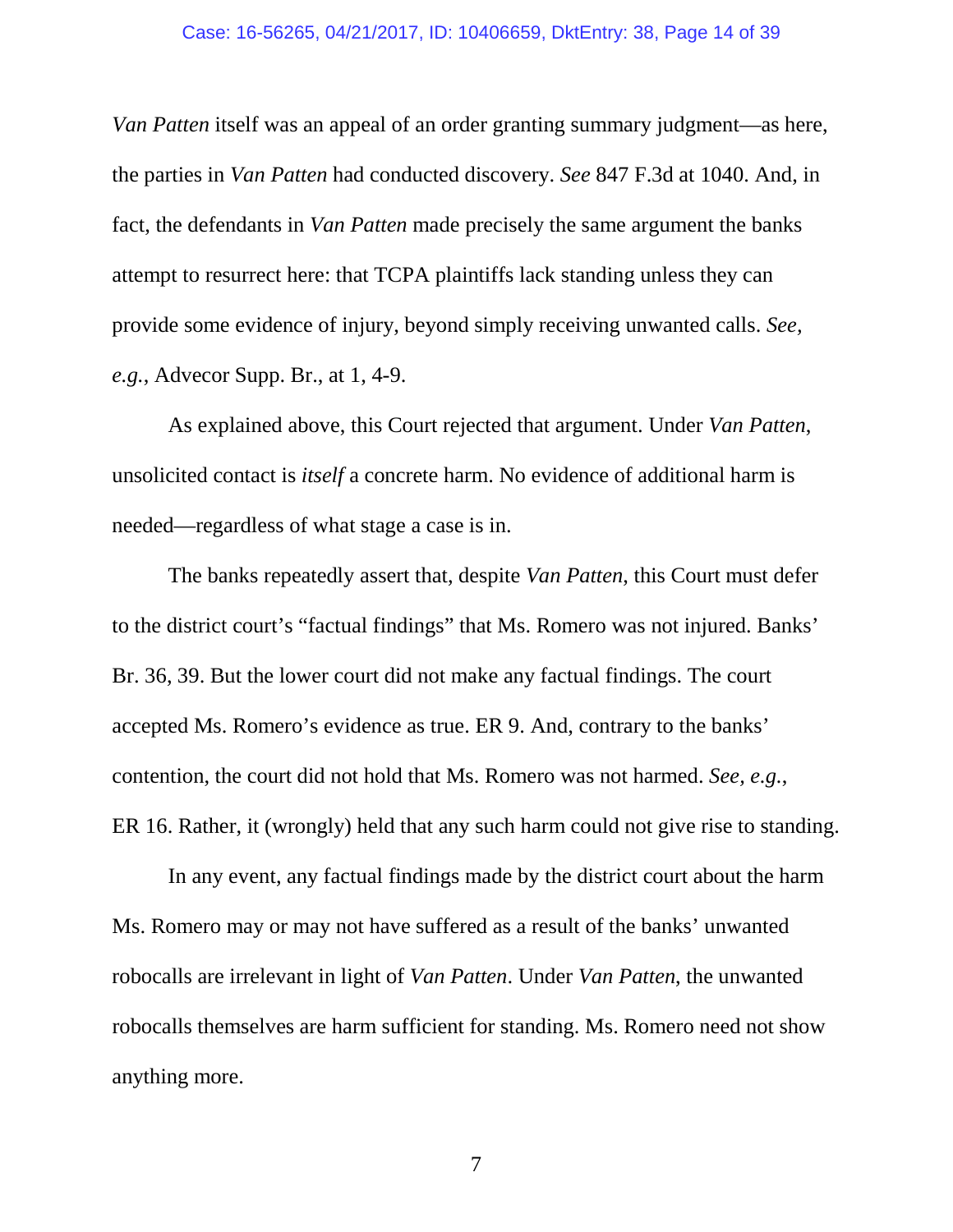## <span id="page-14-0"></span>**B. Ms. Romero's Injuries are Fairly Traceable to the Banks' Conduct.**

There is no dispute that the robocalls Ms. Romero received came from the banks. There should be no question, then, that Ms. Romero's injuries—receiving unwanted robocalls (as well as the emotional distress, headaches, and sleeplessness they caused)—are directly traceable to the banks' conduct—making unwanted robocalls.

The banks, however, argue otherwise. Like the lower court, the banks attempt to graft onto the standing analysis a requirement that isn't there: They contend that a plaintiff's injury must not only be traceable to the defendant's conduct; it must be uniquely traceable to each aspect of that conduct that renders it illegal. Thus, the banks argue, Ms. Romero must show not only that she was injured by the banks' calls, but that she was uniquely injured because the banks used an autodialer to make those calls.<sup>[8](#page-14-1)</sup>

As an initial matter, this view of standing cannot be reconciled with *Van Patten*, which imposed no such requirement.

Moreover, as explained in our opening brief, the banks' argument is plainly foreclosed by both Supreme Court and Ninth Circuit precedent. Opening Br. 24-

<span id="page-14-1"></span><sup>&</sup>lt;sup>8</sup> Contrary to the banks' contention, Ms. Romero presented evidence that they used an autodialer to call her. *See* ER 80, 87-89 (deposition testimony of witness designated by the banks to testify on their behalf that vast majority of calls to Ms. Romero were autodialed).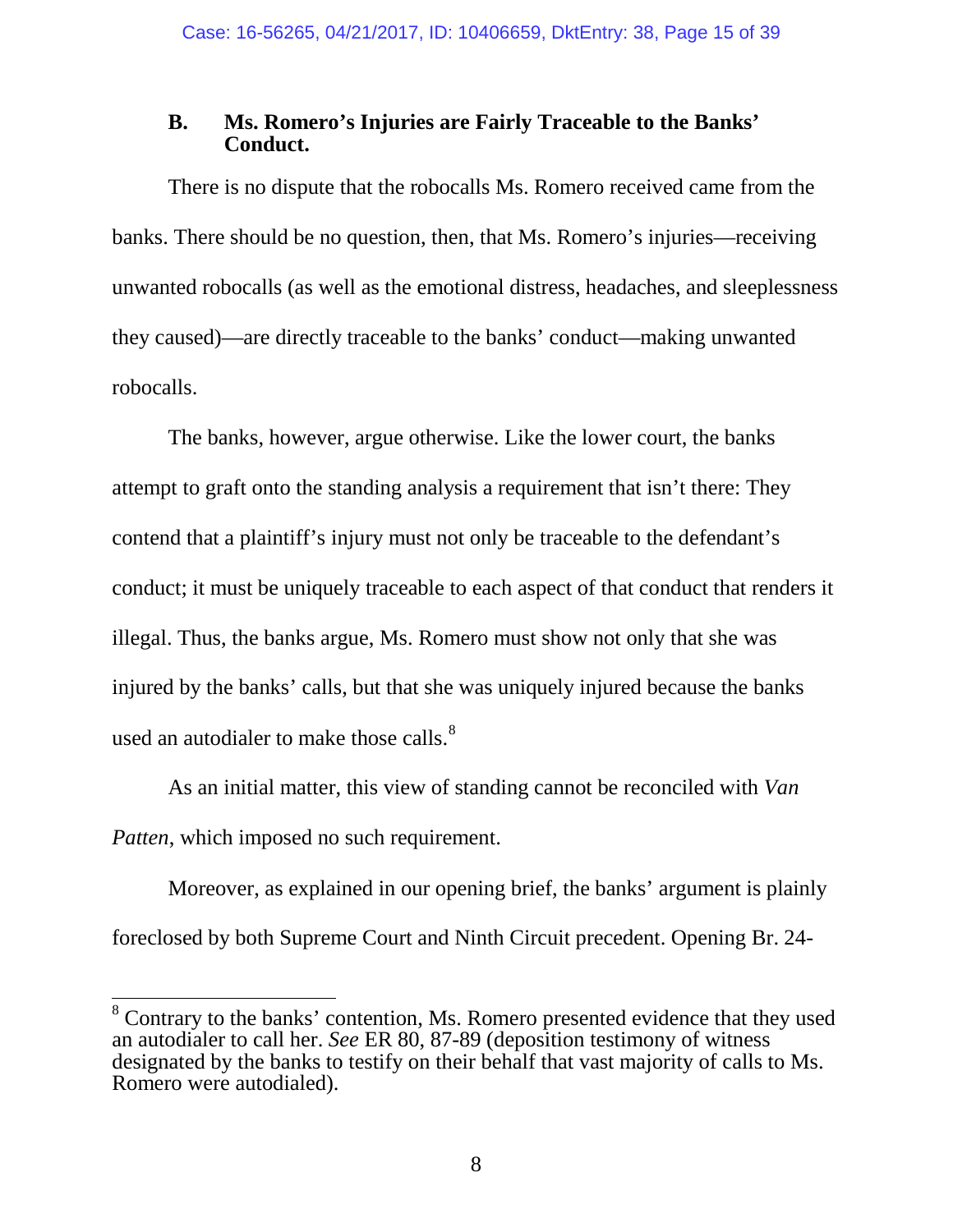#### Case: 16-56265, 04/21/2017, ID: 10406659, DktEntry: 38, Page 16 of 39

30. Decades of case law has made clear that standing requires only that a plaintiff's injury be traceable to the defendant's *conduct*. *See id.* It expressly—and repeatedly—rejects the contention that there must be any nexus whatsoever between the injury and the *reason* the defendant's conduct is illegal. *See id*.

<span id="page-15-0"></span>The banks do not address this case law at all. Instead, they rely almost entirely on a single quotation taken out of context from *McNamara*, a Seventh Circuit opinion issued nearly twenty years ago. In that case, several white firefighters challenged the Chicago Fire Department's use of affirmative action, which resulted in three firefighters of color gaining promotions before three white firefighters who had better test scores. *McNamara v. City of Chicago*, 138 F.3d 1219, 1221 (7th Cir. 1998). In addition to the three firefighters whose promotions were delayed, other white firefighters also sued the City—firefighters who, because of their low test scores, would not have gotten a promotion anyway, regardless of whether the City used affirmative action. *Id.* The Seventh Circuit questioned whether those firefighters had standing to sue, explaining that a "plaintiff who would have been no better off had the defendant refrained from the unlawful acts of which the plaintiff is complaining does not have standing under Article III of the Constitution to challenge those acts in a suit in federal court." *Id.*

The banks dramatically over-read this quotation. The court was merely pointing out that for the firefighters with low test scores, their injury—the denial of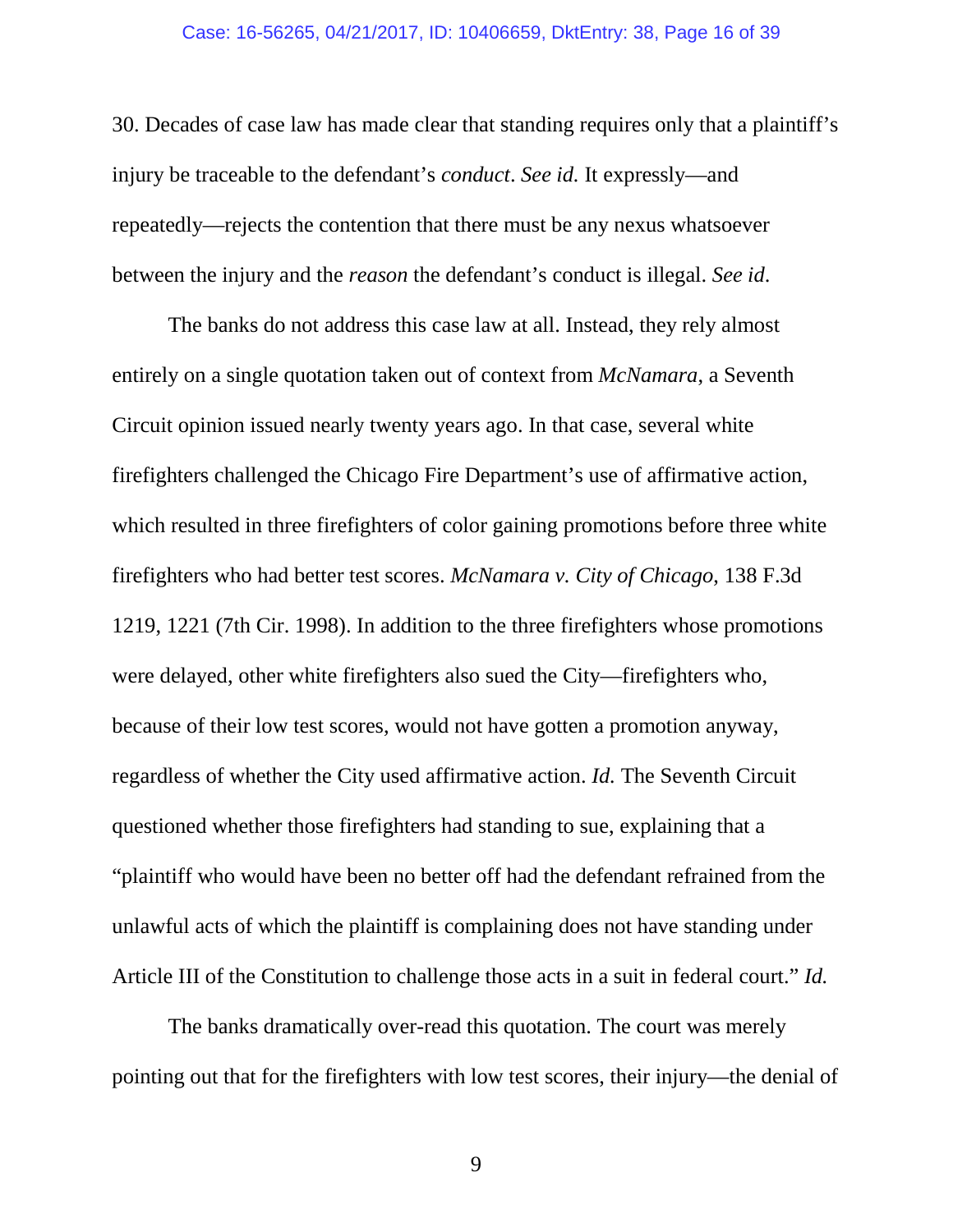#### <span id="page-16-1"></span>Case: 16-56265, 04/21/2017, ID: 10406659, DktEntry: 38, Page 17 of 39

a promotion—was not caused by the conduct they were challenging—the City's use of affirmative action—but instead by their own test scores. *See McNamara*, 138 F.3d at 1221. The quotation the banks rely on was simply the court's way of paraphrasing the basic requirement that the plaintiff's injury be traceable to the challenged conduct of the defendant. There is nothing in the opinion to indicate that the court was attempting to add—in violation of Supreme Court precedent—a new requirement that a plaintiff's injury be traceable to the precise element of that conduct that renders it illegal.

<span id="page-16-0"></span>To the contrary, if there were such a requirement, even the firefighters with *high* test scores, whose promotions *were* delayed because of the City's use of affirmative action, would not have standing. Affirmative action is only unlawful if it is unsupported by a compelling governmental interest. *See Adarand Constructors, Inc. v. Pena*, 515 U.S. 200, 227 (1995). But the firefighters' promotions would have been equally delayed—that is, they would have suffered the same injury—regardless of whether the City's use of affirmative action was supported by a compelling interest, and therefore legal, or not.<sup>[9](#page-16-2)</sup>

Thus, *McNamara* does not help the banks' argument. The law is clear, and has been for years, that traceability requires nothing more than that a plaintiff's

<span id="page-16-2"></span> <sup>9</sup> In fact, ultimately, the Seventh Circuit held that there *was* a compelling interest supporting the City's decision. *See McNamara*, 138 F.3d at 1224.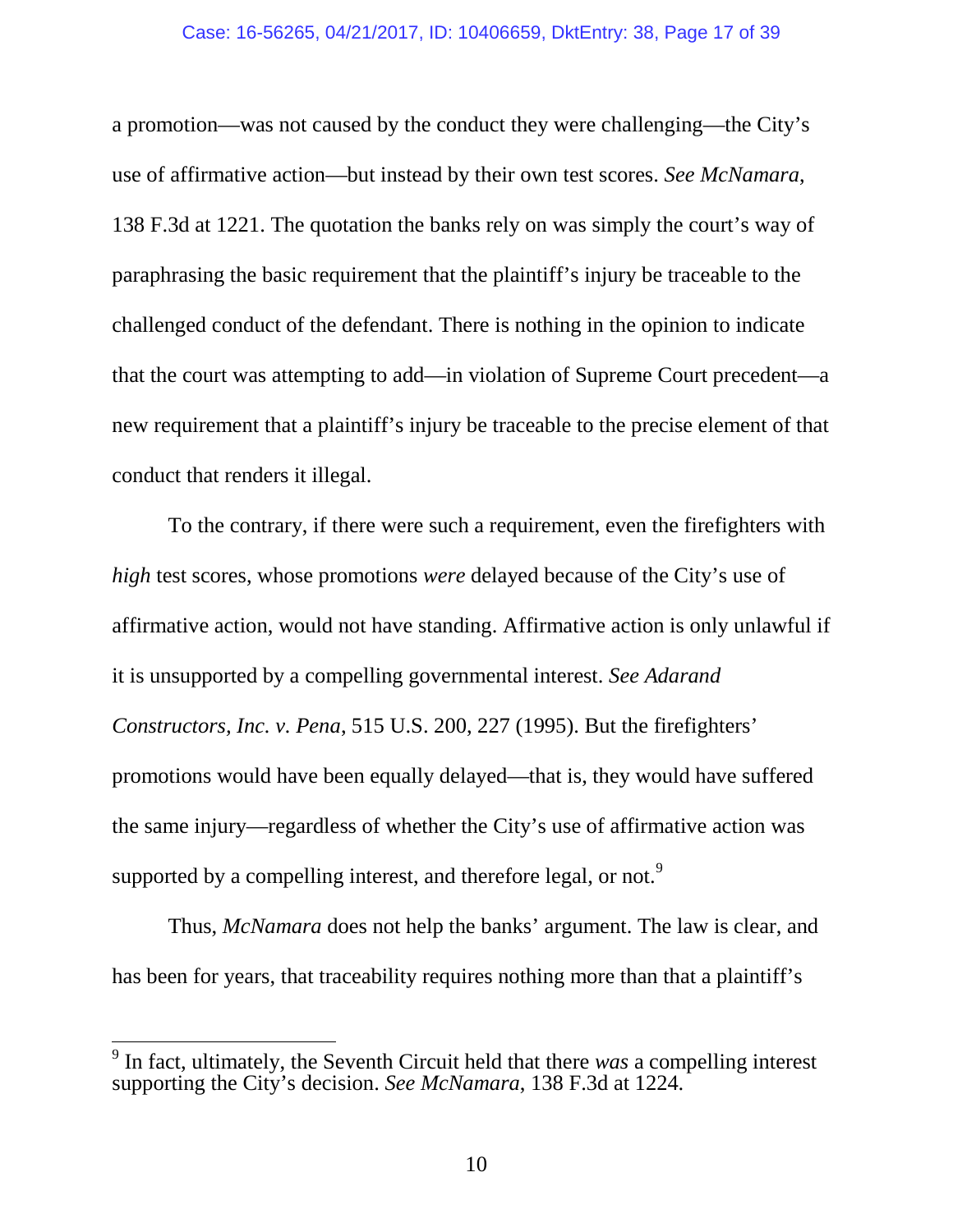injury be traceable to the defendant's conduct. Ms. Romero's injuries are traceable to the banks' calls. That is sufficient.

### <span id="page-17-0"></span>**II. THE BANKS' VIOLATIONS OF THE ROSENTHAL ACT WERE INCURABLE.**

The banks argue that debt collectors may violate the Rosenthal Act with impunity and escape scot-free, so long as they stop if they get sued. But that's not what the statute says. And, nearly twenty years ago, the California legislature amended the law for the express purpose of preventing debt collectors from interpreting it that way.

The banks ask this Court to allow them to do precisely what the legislature has explicitly prohibited: violate the Rosenthal Act and suffer no consequences. This Court should decline their invitation.

## <span id="page-17-1"></span>**A. The 1999 Amendment to the Rosenthal Act Superseded the Cure Provision.**

<span id="page-17-3"></span><span id="page-17-2"></span>The 1999 amendment to the Rosenthal Act is unambiguous:

<span id="page-17-4"></span>"Notwithstanding any other provision of" the statute, "*every* debt collector collecting or attempting to collect a consumer debt . . . *shall* be subject to the remedies in Section 1692k" of the federal Fair Debt Collection Practices Act. Cal. Civ. Code § 1788.17 (emphasis added). This language is mandatory and universal: "every debt collector," no exceptions. *See Plata v. Brown*, 754 F.3d 1070, 1081 (9th Cir. 2014) (word "'shall' indicates" a "mandatory" obligation); *Nofziger v. Holman*, 61 Cal. 2d 526, 528 (1964) (the word every "impl[ies] inclusion of the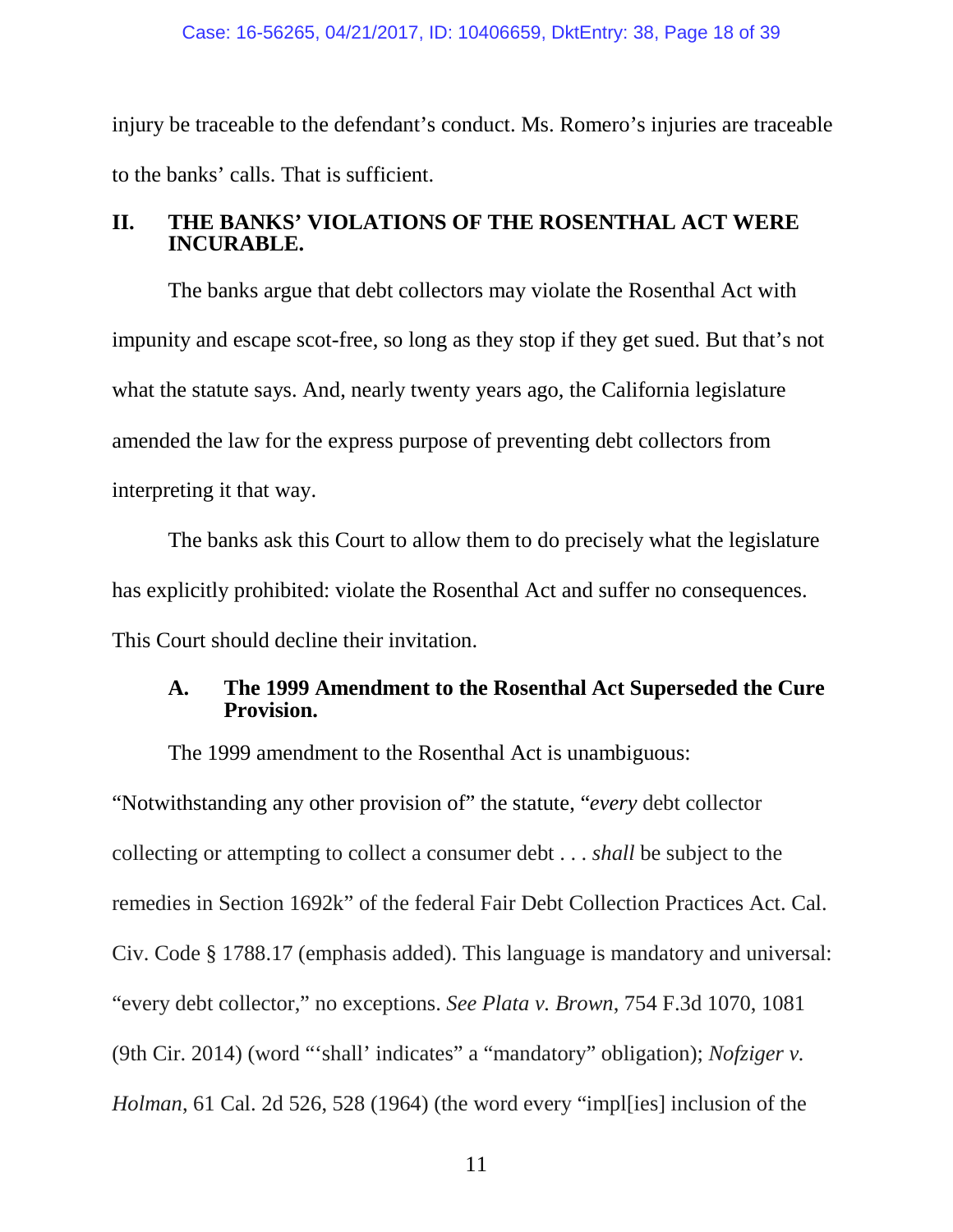<span id="page-18-1"></span><span id="page-18-0"></span>entire membership and admit[s] no exceptions"); *People v. Baniqued*, 85 Cal. App. 4th 13, 21 (2000) (same); *see also Riggs v. Prober & Raphael*, 681 F.3d 1097, 1100 (9th Cir. 2012) ("The Rosenthal Act . . . makes available the [federal Fair Debt Collection statute] remedies for violations.").

Nevertheless, the banks contend the amendment doesn't apply to them. The banks argue that the cure provision contained in the original version of the Rosenthal Act, enacted in 1977, means they cannot be subject to *any* remedies for their misconduct.

But the cure provision is precisely what the 1999 amendment forbids: an exception. The cure provision states that debt collectors who cure their statutory violations "shall have no civil liability." Cal. Civ. Code § 1788.30(d). In other words, debt collectors who cure their violations shall *not* be subject to the remedies in Section 1692k of the federal statute.

<span id="page-18-2"></span>This exception directly conflicts with the 1999 amendment. Either every debt collector is subject to the remedies in the federal Fair Debt Collection statute, or some debt collectors—those who cure their violations—are exempt. Both cannot be true. $10$ 

<span id="page-18-3"></span> $10$  This conflict remains even if, as the banks contend, the 1999 amendment is interpreted as adopting only the sections of the federal remedies provision that provide damages for violating the statute and not the sections—such as the bona fide error provision—that limit the availability of those damages. The amendment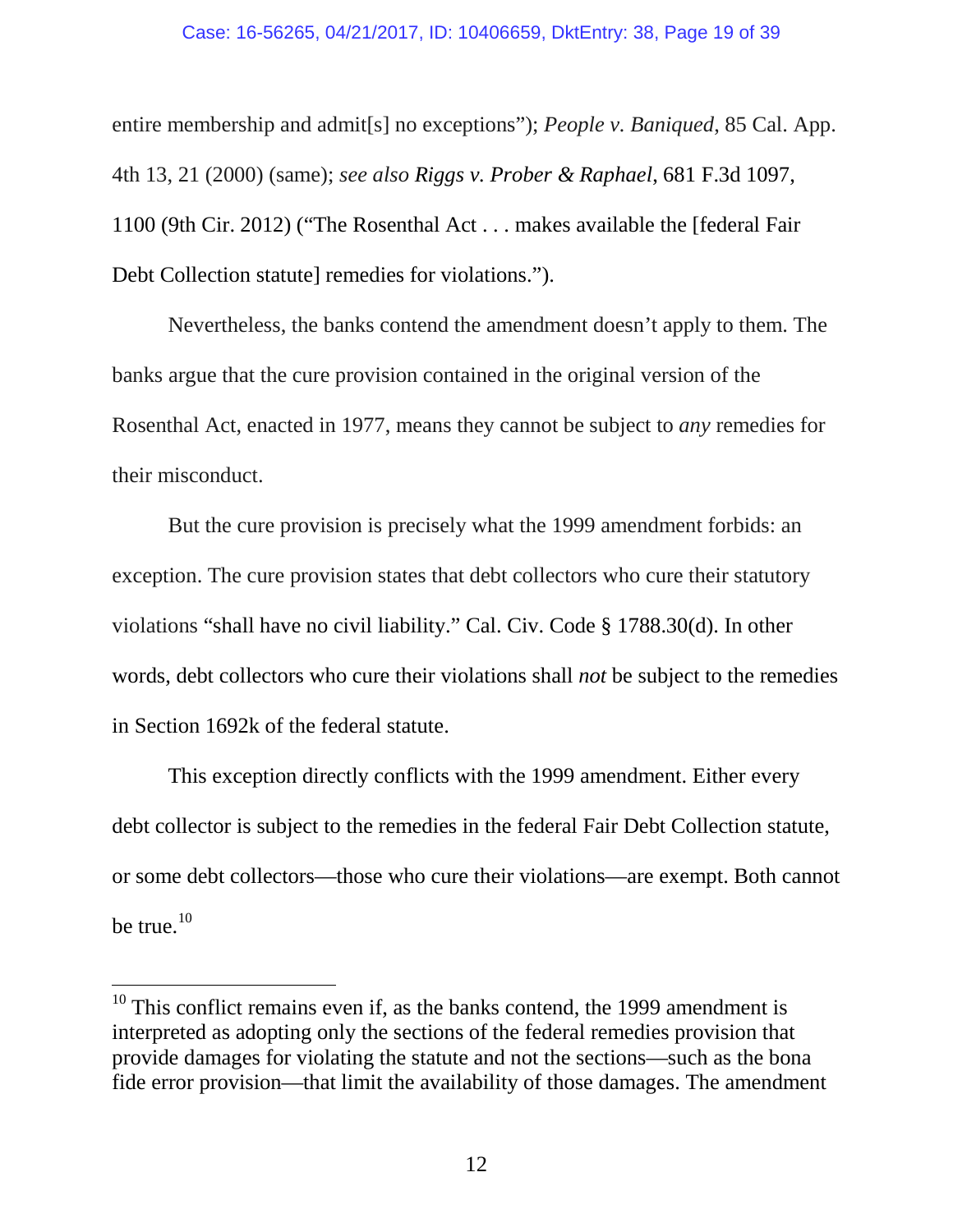<span id="page-19-1"></span>By its terms, the 1999 amendment supersedes any conflicting provision. *See Gonzales v. Arrow Fin. Servs., LLC*, 660 F.3d 1055, 1065 (9th Cir. 2011). Therefore, the amendment displaces the cure provision.

The banks invoke the presumption against implied statutory repeal. But this principle can't help them here. First, even where the presumption applies, if two statutory provisions are "irreconcilable," the later-enacted statute will supersede the earlier one. *People v. Acosta*, 29 Cal. 4th 105, 122 (2002). As explained above, that's exactly the case here.

<span id="page-19-2"></span>Second, the presumption applies only where there is no clear legislative intent to the contrary. *See Acosta*, 29 Cal. 4th at 122. But the 1999 amendment states that it applies "[n]otwithstanding any other provision of" the Rosenthal Act—a clause that "clearly signals" the legislature's intent to "override conflicting provisions." *See Cisneros v. Alpine Ridge Grp.*, 508 U.S. 10, 18 (1993); *People v. Wilson*, No. C039630, 2003 WL 1558281, at \*5–6 (Cal. Ct. App. Mar. 26, 2003).

<span id="page-19-3"></span><span id="page-19-0"></span>As this Court has explained, because "notwithstanding" clauses demonstrate the legislature's intent to displace contrary law, they "mitigate" the "usual presumption against implied repeals." *United States v. Novak*, 476 F.3d 1041, 1052 (9th Cir. 2007). While ordinarily a court might attempt to harmonize two

<span id="page-19-4"></span> $\overline{a}$ 

would still require that all debt collectors be subject to the federal remedies, and the cure provision would still require that some debt collectors *not* be subject to those remedies.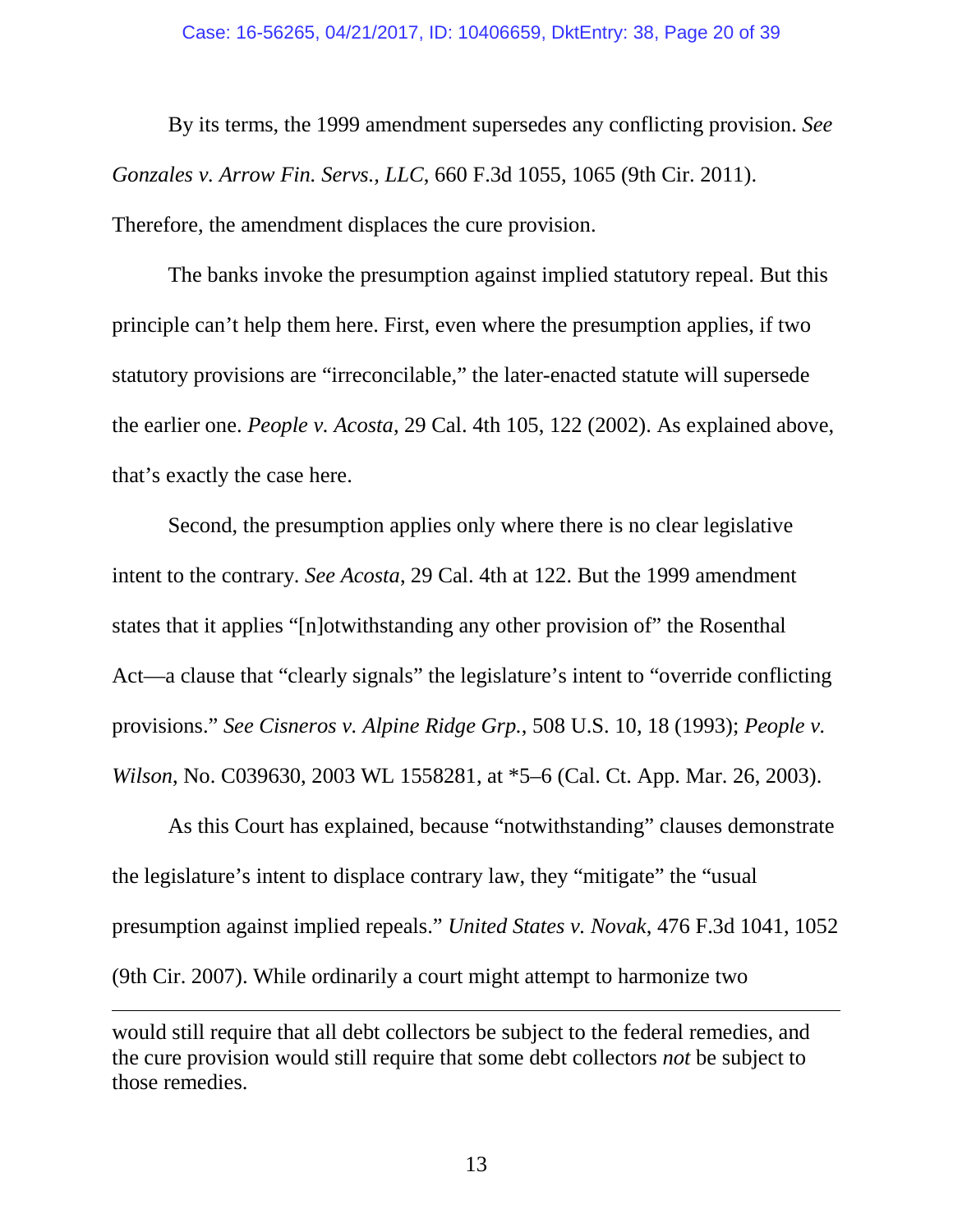#### <span id="page-20-0"></span>Case: 16-56265, 04/21/2017, ID: 10406659, DktEntry: 38, Page 21 of 39

apparently conflicting statutes—by, for example, interpreting the older statute as an exception to the newer one—a "notwithstanding" clause demonstrates that the new law "was intended to displace the old one." *Id.* at 1053. Therefore, "if the only way [an] earlier [statute] can stand is as a limited exception to the broad terms of the later one," and the later one contains a "notwithstanding" clause, the later statute should be "considered to supersede the earlier" one. *Id.* at 1052.

As explained above, the 1999 amendment—a provision that admits no exceptions—cannot possibly be harmonized with the cure provision—the whole point of which is to create an exception. But even if, theoretically, the two provisions could somehow be harmonized, the amendment's "notwithstanding" clause makes clear that the legislature did not intend harmonization; it intended the 1999 amendment to supersede conflicting provisions.

The banks assert that "nothing in the legislative history" of the amendment demonstrates the legislature's intent to displace the cure provision. Banks' Br. 18- 19. But that's simply not true. To the contrary, every single legislative analysis of the amendment criticizes the cure provision for allowing debt collectors to escape liability for violating the statute. *See* Opening Br.  $37<sup>11</sup>$  $37<sup>11</sup>$  $37<sup>11</sup>$  All of these analyses

<span id="page-20-1"></span> $11$  All of the legislative reports analyzing the amendment are available on the California legislature's website at

https://leginfo.legislature.ca.gov/faces/billAnalysisClient.xhtml?bill\_id=19992000 0AB969.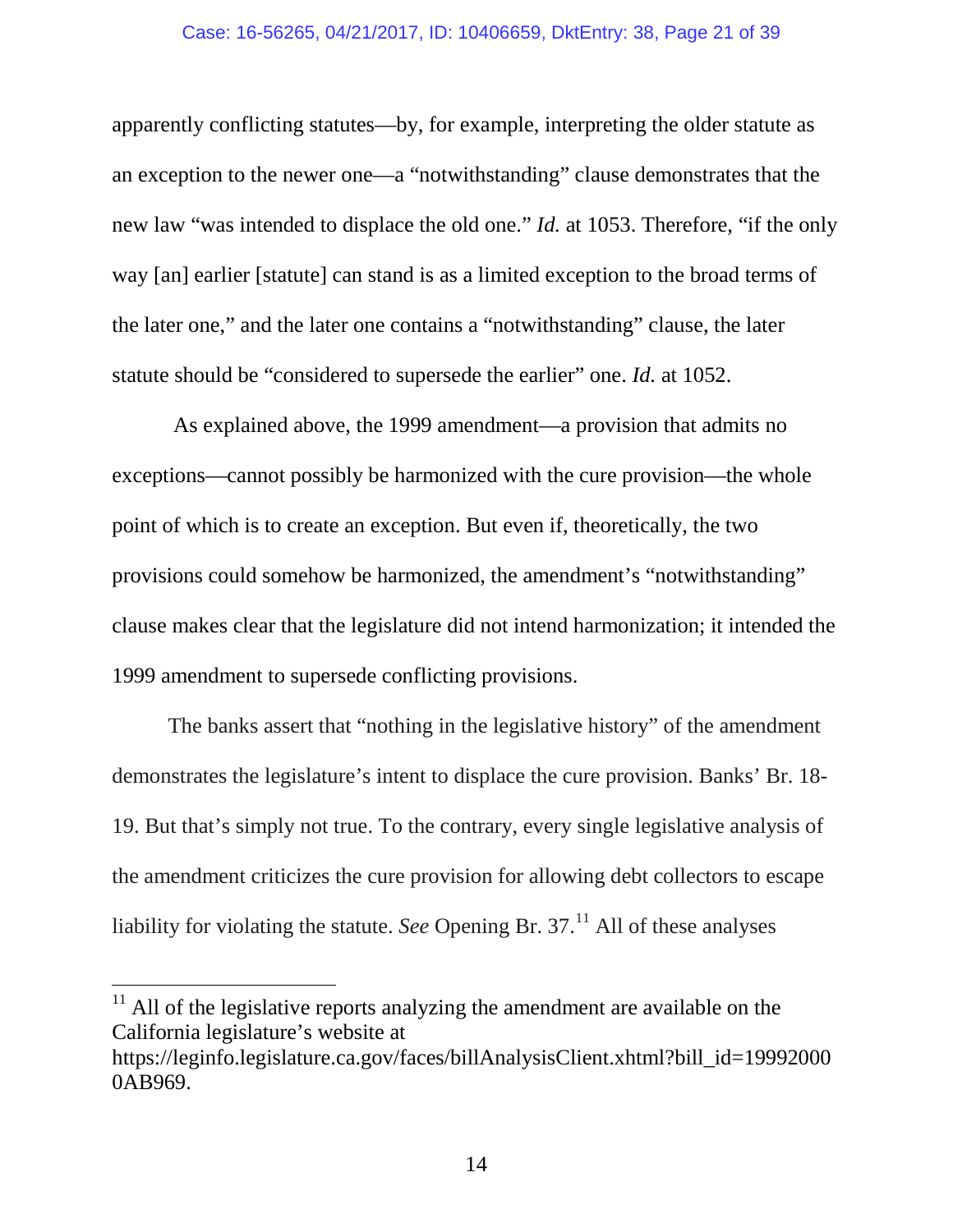### Case: 16-56265, 04/21/2017, ID: 10406659, DktEntry: 38, Page 22 of 39

addressed the very same text regarding remedies that was enacted as law.[12](#page-21-1) Adopting the banks' view that the legislature did not intend that text to supersede the cure provision would require this Court to believe that the California legislature repeatedly cited the need to obviate the cure provision as a reason for passing an amendment that it believed would not do so. That makes no sense.

The banks argue that none of the legislative history identifies the removal of the cure provision as a proposed change to the statute. But that, too, is false. In fact, the very same Senate report the banks cite in support of their argument contains a section entitled "Changes to Existing Law," which identifies the cure provision as a provision of existing law that would be changed with the adoption of the amendment. *See* Bill Analysis, S. Jud. Comm., AB 969, at 3.

Contrary to the banks' contention, the legislative history reaffirms what the text of the statute makes clear: In amending the Rosenthal Act, the California legislature intended to supersede the cure provision.

## **B. The Cure Provision Does Not Apply to the Banks' Violations.**

<span id="page-21-0"></span>Furthermore, even if the cure provision were still operative, it would not apply here. As explained in the opening brief, a violation can only be "cured" if the

<span id="page-21-1"></span><sup>&</sup>lt;sup>12</sup> The California legislature's website provides the ability to compare different versions of the bill at

https://leginfo.legislature.ca.gov/faces/billVersionsCompareClient.xhtml?bill\_id=1 99920000AB969.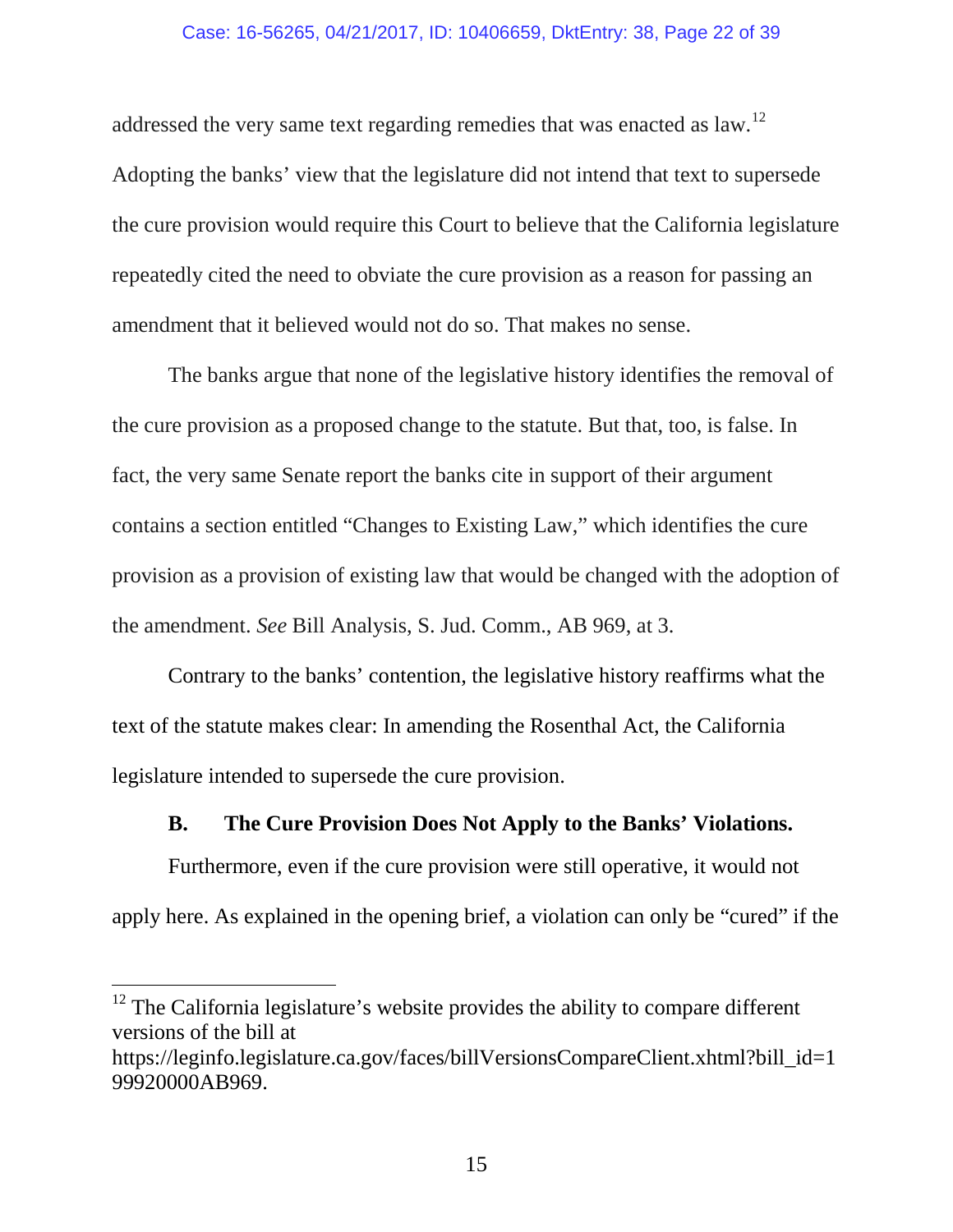#### Case: 16-56265, 04/21/2017, ID: 10406659, DktEntry: 38, Page 23 of 39

harm it caused is remedied. Opening Br. 38-43. The banks admit that "there is no way to reverse the harms" caused by their campaign of unwanted robocalls. Banks' Br. 20. Therefore, they cannot possibly cure their violations.

The banks insist that a debt collector can "cure" any violation of the statute—and thereby avoid any consequences for its misconduct—simply by not repeating it. Banks' Br. 20-21. But this argument conflicts with the plain meaning of the word cure—even by the banks' own definitions. *Compare, e.g.*, Banks' Br. 21-22 (defining "cure" as "rectify") *with* Rectify, *Merriam-Webster.com*, at https://www.merriam-webster.com/dictionary/rectify (defining "rectify" as "to set right").

The understanding of the word "cure" as "to make whole" or "undo the harm caused" is nearly universal. Opening Br. 38-43. The banks do not cite a single case to the contrary. In fact, the only case the banks cite in support of their interpretation actually rejects it. In that case, the Seventh Circuit held that to "cure" a default, it is *not* enough simply to end the default itself; any consequences of the default must also be undone. *Matter of Clark*, 738 F.2d 869, 872 (7th Cir. 1984).

<span id="page-22-0"></span>The banks' only response to the numerous cases and statutes that all use the word "cure" in the same way is to baldly assert—without citing any evidence whatsoever—that the meaning of the word is different when it is used in a statutory safe harbor provision than it is in other contexts. But, as explained in the opening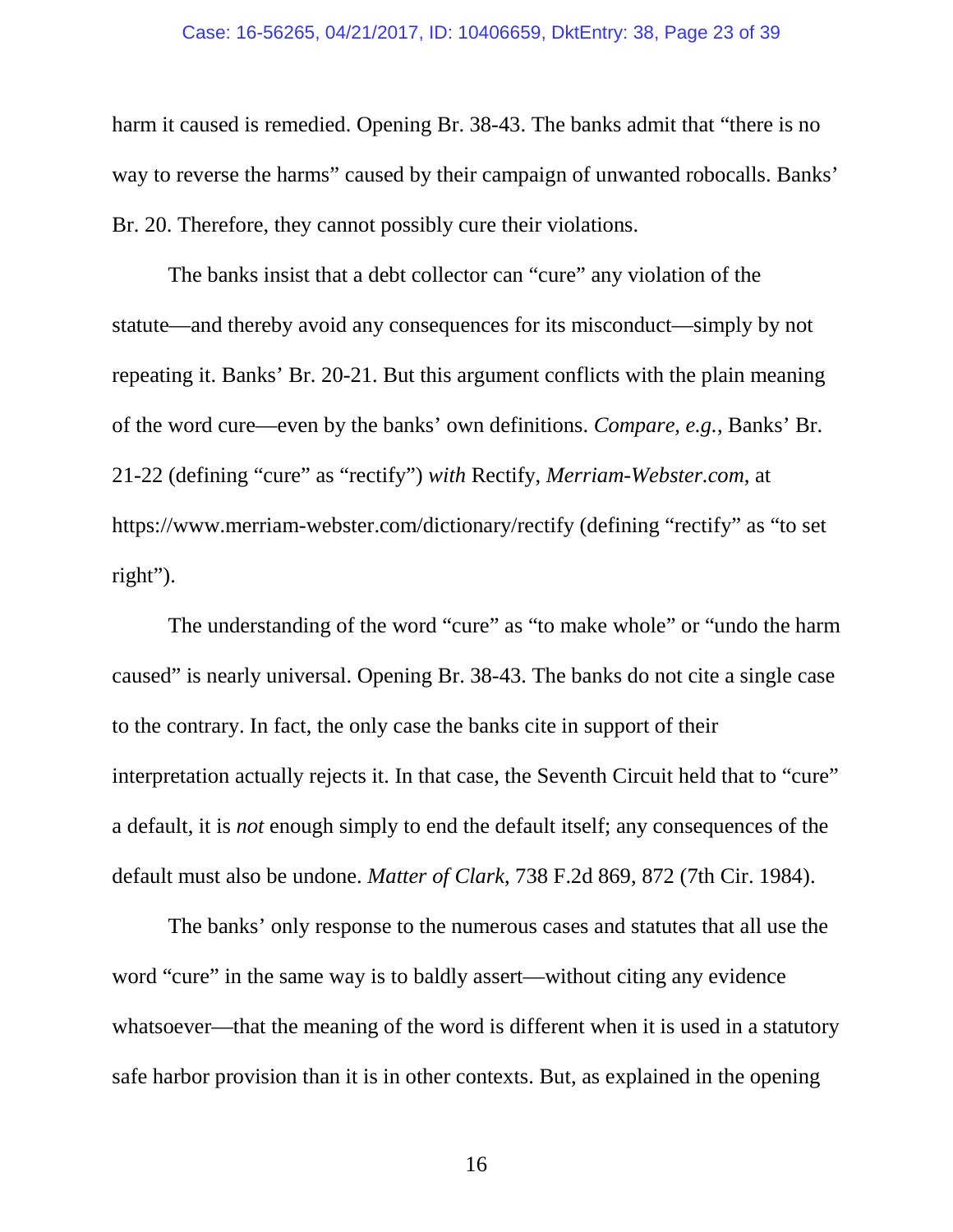#### Case: 16-56265, 04/21/2017, ID: 10406659, DktEntry: 38, Page 24 of 39

brief, California courts *have* interpreted the word "cure" in a statutory safe harbor provision, and they came to precisely the same conclusion: Stopping a violation does not cure it; the harm must be undone. *See* Opening Br. 40-41. The banks do not mention these cases either.

<span id="page-23-2"></span>The banks also don't explain how their interpretation can be squared with the limitation contained within the cure provision itself—that it applies only to violations that are "able to be cured." Cal. Civ. Code § 1788.30(d). If, as the banks argue, all that is required to cure a violation is to stop doing it, *all* violations would be "able to be cured," and this limitation would be meaningless. *Cf. People v. Craft*, 41 Cal. 3d 554, 560 (1986) ("[A] statute should not be given a construction that results in rendering one of its provisions nugatory.").

<span id="page-23-1"></span><span id="page-23-0"></span>If the legislature had intended to enable debt collectors to evade liability for violating the Act, simply by stopping their misconduct, it could easily have said so. But the legislature did not provide a safe harbor for collectors that "stop" violating the law; it provided a safe harbor for collectors that "cure" their violations. The banks offer no reason to believe that the California legislature secretly enacted in the Rosenthal Act a different meaning of the word "cure" than the one in common usage everywhere else. *See Trope v. Katz*, 11 Cal. 4th 274, 282 (1995) (absent some indication of legislative intent to the contrary, "the presumption is almost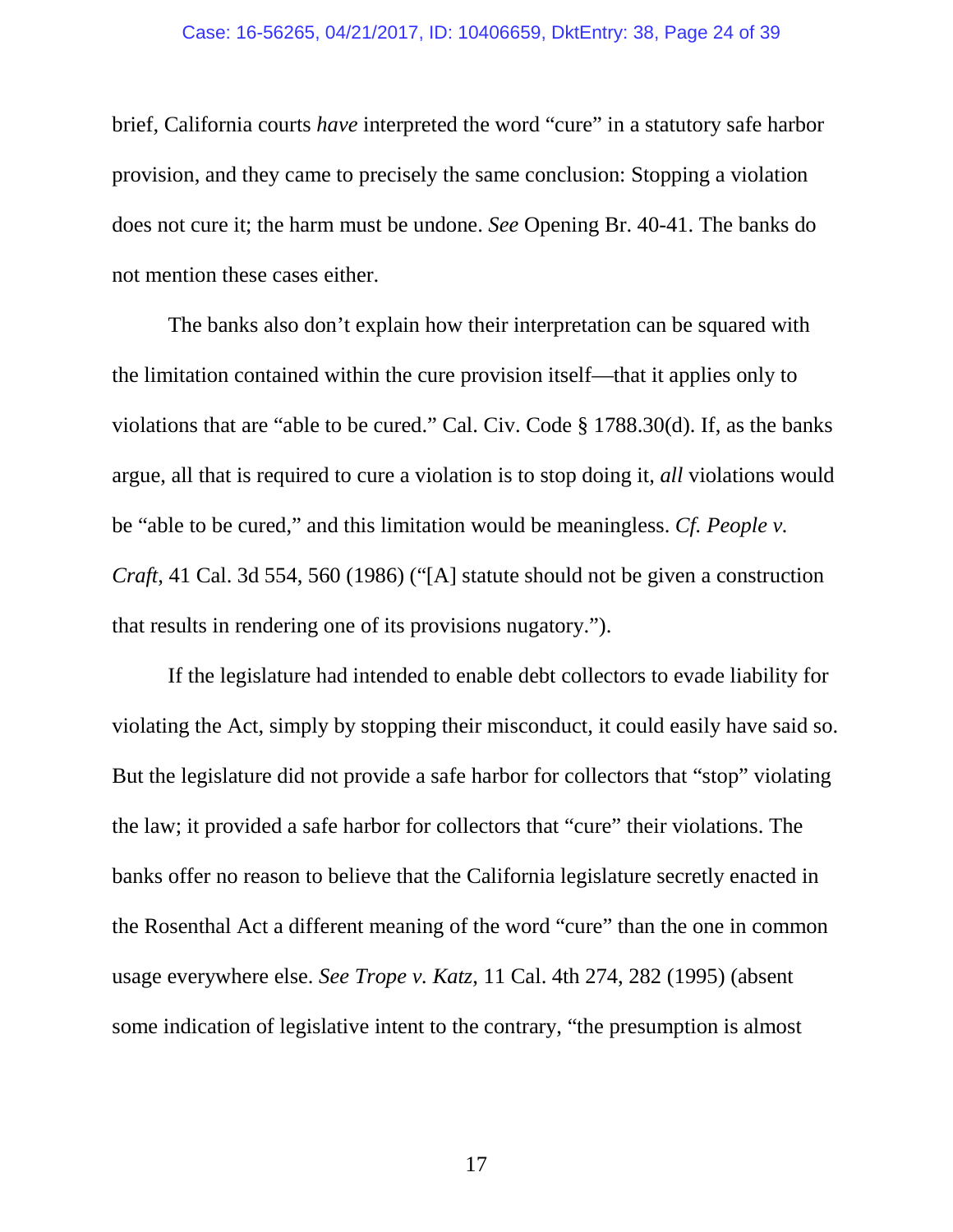irresistible that the Legislature intended" the words of a statute to have their "usual and ordinary meaning"). $^{13}$  $^{13}$  $^{13}$ 

Contrary to the contention of Amicus ACA, interpreting the cure provision in accordance with its plain meaning does not render it useless—or, at least, it wouldn't if the provision hadn't been superseded. If the cure provision were still operable, it would allow debt collectors to escape liability for any violations that cause harm that could be undone—so long as the collector actually remedied that harm. So, for example, it could allow a debt collector to escape liability for charging unlawful fees by returning the money impermissibly collected; or for falsely threatening a consumer with criminal prosecution by promptly setting the record straight. This makes perfect sense. Interpreted this way, the cure provision would allow debt collectors to avoid liability for violating the statute if they fix the harm they've done. But it would prevent debt collectors who don't or can't fix the damage they've wrought from getting off scot-free.

<span id="page-24-2"></span><span id="page-24-1"></span><span id="page-24-0"></span> $13$  The banks note that supporters of the 1999 amendment argued that the cure provision could allow debt collectors to avoid liability for any violation of the statute, merely by stopping it. Banks' Br. 22-23. This is further evidence that the amendment was intended to supersede the cure provision. But it says nothing about what the cure provision itself was intended to mean. The cure provision was enacted in 1977. Nothing from 1999, therefore, could possibly shed light on its meaning. *See Bruesewitz v. Wyeth LLC*, 562 U.S. 223, 242 (2011) ("Postenactment legislative history (a contradiction in terms) is not a legitimate tool of statutory interpretation."); *accord Harris v. City of Santa Monica*, 56 Cal. 4th 203, 221 (2013).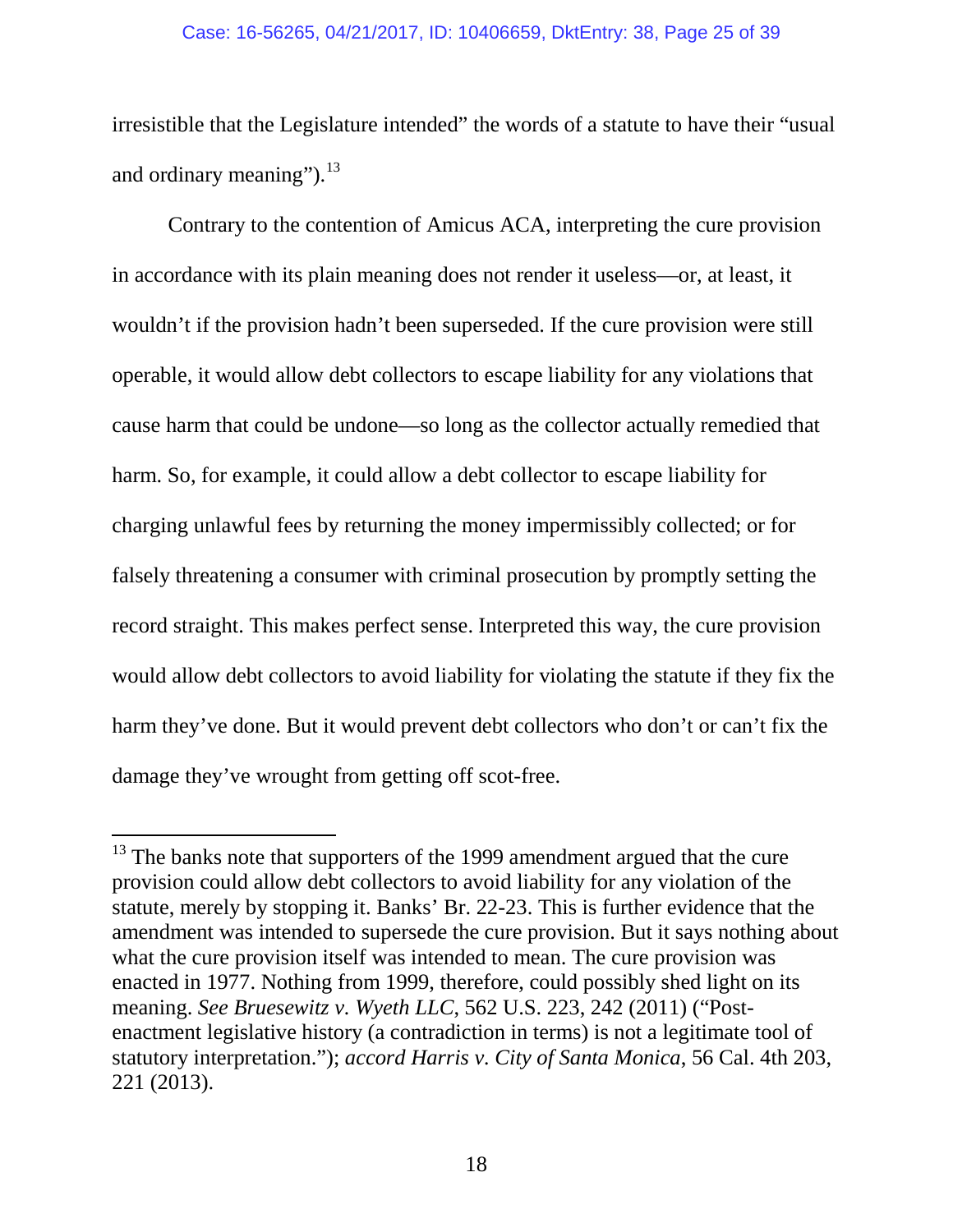The banks' interpretation, on the other hand, would allow debt collectors to violate the law with impunity and escape liability, even if they *hadn't* remedied the damage they caused. Thus, debt collectors could go around charging consumers illegal fees, and so long as they stopped charging any consumer who sued them for it, they'd have "cured" their violation—even if they didn't repay the money. Or they could inundate a consumer with false threats of prosecution, and, again, so long as they stopped if they were sued, they'd face no sanction—even if they never corrected their misrepresentations. That interpretation would render the entire statute virtually useless.

<span id="page-25-1"></span>The banks contend that their interpretation better serves the purpose of the statute—consumer protection. They argue that somehow the ability to escape all liability will "motivat[e]" debt collectors "to discover and fix purported violations." *Id.* That's absurd. If debt collectors could avoid liability for their misconduct simply by stopping it if they're sued, there would be no incentive for them to discover and fix violations—they would simply violate the statute until they get caught and then stop to avoid the consequences. It's difficult to imagine any plausible argument for the contention that this makes consumers better off.

### <span id="page-25-0"></span>**III. MS. ROMERO IS ENTITLED TO HAVE A JURY DECIDE HER INTRUSION UPON SECLUSION CLAIM.**

The paradigmatic example, given by the Restatement, of debt collection that violates a consumer's privacy is "hound[ing]" the consumer with "repeated" phone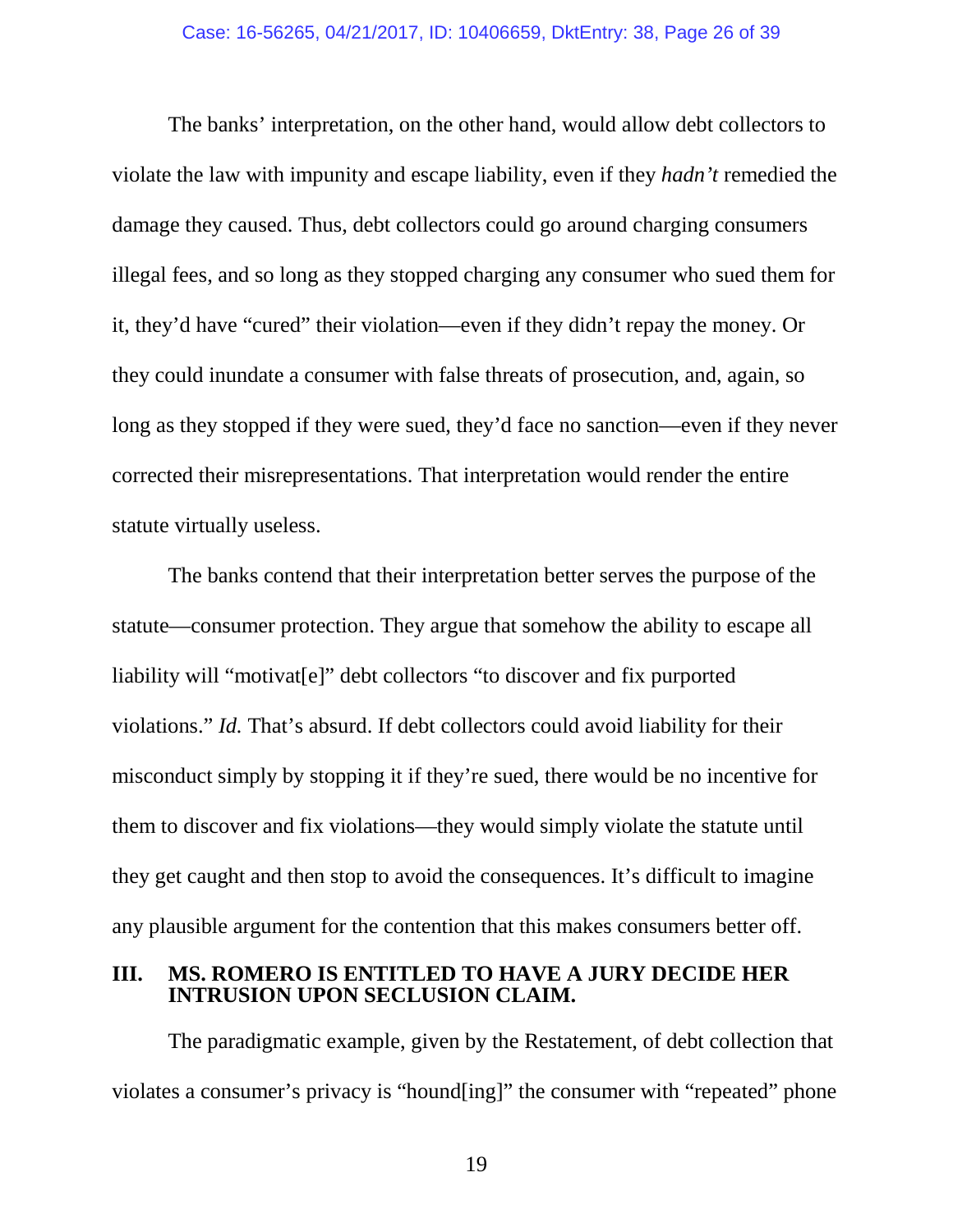<span id="page-26-1"></span><span id="page-26-0"></span>calls "that become[ ] a substantial burden to [her] existence." Restatement (Second) of Torts § 652B cmt. d (1977); *see also Sanders v. Am. Broad. Companies, Inc.*, 20 Cal. 4th 907, 914 (1999) (California has adopted the Restatement's "definition of the intrusion tort").

That's precisely what the banks did here. They called Ms. Romero hundreds of times against her will, often multiple times a day. ER 19, 71. These calls came from multiple phone numbers, making it impossible for Ms. Romero to consistently identify the caller. ER 122. Ms. Romero told the banks to stop, but they ignored her. ER 75. And, as a result, Ms. Romero suffered headaches, sleeplessness, and emotional distress. ER 118-27.

A reasonable jury could certainly find that this "amount[ed] to a course of hounding" that invaded Ms. Romero's privacy. *See* Restatement § 652B cmt. d. The banks' arguments to the contrary are meritless.

**1**. The banks contend that hounding someone with unwanted phone calls cannot possibly be an intrusion upon seclusion because "[o]ne of the main purposes of having a telephone is to allow others to contact you." Banks' Br. 31. But the Restatement says otherwise. As explained above, the Restatement explicitly states that hounding someone with unwanted calls is an invasion of privacy. *See* Restatement § 652B cmt. d.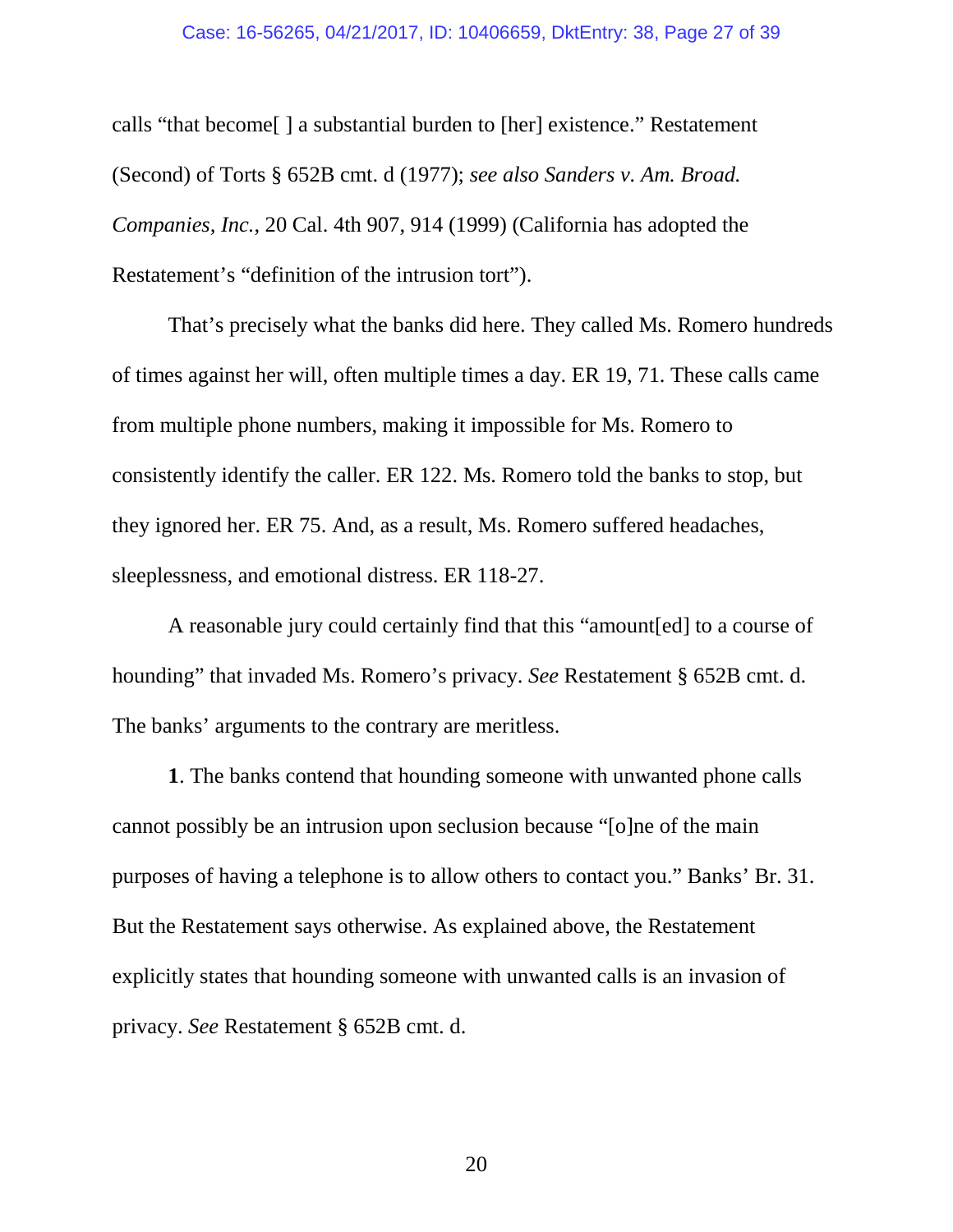<span id="page-27-2"></span>As the California Supreme Court has explained, "[p]rivacy, for purposes of the intrusion tort, is not a binary, all-or-nothing characteristic." *Sanders*, 20 Cal. 4th at 916. "The mere fact that a person can be seen"—or, in this case, called—"by *someone* does not automatically mean that he or she can legally be forced to be subject to being seen"—or called—"by *everyone*." *Id.* (emphasis added). Merely owning a phone does not give anyone who wants to do so the right to hound you with unwanted phone calls.

<span id="page-27-1"></span>The banks note that Ms. Romero gave them her cell phone number. But they conveniently omit the fact that she repeatedly told them to stop calling it. Having told the banks not to call her, Ms. Romero could certainly "reasonably expect" that they would not call her hundreds of times. *See Sanchez-Scott v. Alza Pharm.*, 86 Cal. App. 4th 365, 373 (2001) (intrusion tort "covers spheres where an ordinary person in plaintiff's position could reasonably expect that the particular defendant should be excluded"). Indeed, for them to do otherwise was a violation of both state and federal law. *See* Opening Br. 51.

<span id="page-27-0"></span>**2**. The banks argue they cannot be held liable for calling Ms. Romero on her cell phone, because incessant calling is only intrusive if it occurs at home. The banks cite no authority for this contention—a proposition one court has called "incredible" and "disingenuous." *Duncan v. JP Morgan Chase Bank, N.A.*, No. 5:10-CV-01049, 2011 WL 5359698, at \*6 (S.D.W. Va. Nov. 4, 2011). Nor could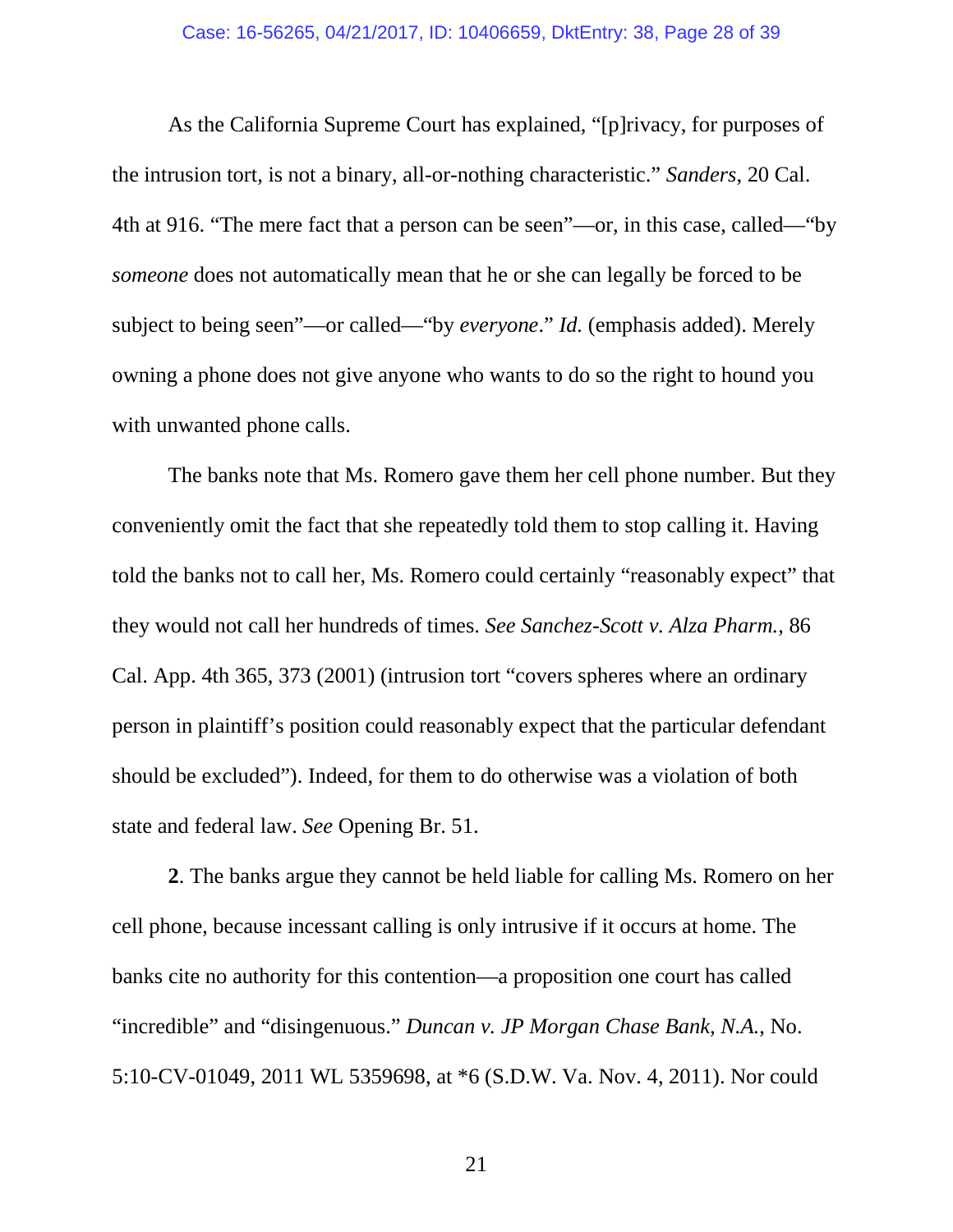<span id="page-28-1"></span><span id="page-28-0"></span>they. The courts that have considered this argument have rejected it. *See Cunningham v. Vanderbilt Univ.*, No. 3:16-CV-00223, 2017 WL 1076478, at \*3 (M.D. Tenn. Feb. 27, 2017); *Duncan*, 2011 WL 5359698, at \*6; *see also* Opening Br. 49 (explaining that numerous courts have upheld intrusion claims based on calls to cell phones).

California courts have repeatedly made clear that you do not lose your right to be let alone merely by leaving the house. *See* Opening Br. 47-48. Companies do not gain the right to hound consumers with phone calls, simply because technology now allows consumers to bring their phones with them.

**3**. Finally, the banks argue that repeatedly calling a consumer against her will can never, in and of itself, be an invasion of privacy—regardless of the number of calls. This contention is in direct conflict with the Restatement—which, again, explicitly states that repeatedly calling a consumer against her will *can* be an invasion of privacy. Restatement § 652B cmt. d.

<span id="page-28-2"></span>The banks do not address the Restatement at all. Nor do they address the fact that both the California legislature and Congress consider repeated, unwanted phone calls so offensive they prohibited them. *See* Opening Br. 51; *cf. Kersis v. Capital Cities/ABC, Inc*., No. BC 077553, 1994 WL 774531, at \*10 (Cal. Super. Ct. Apr. 25, 1994) (factfinder could "properly find that conduct constituting an intentional violation of" a statute designed to protect the right to privacy "is highly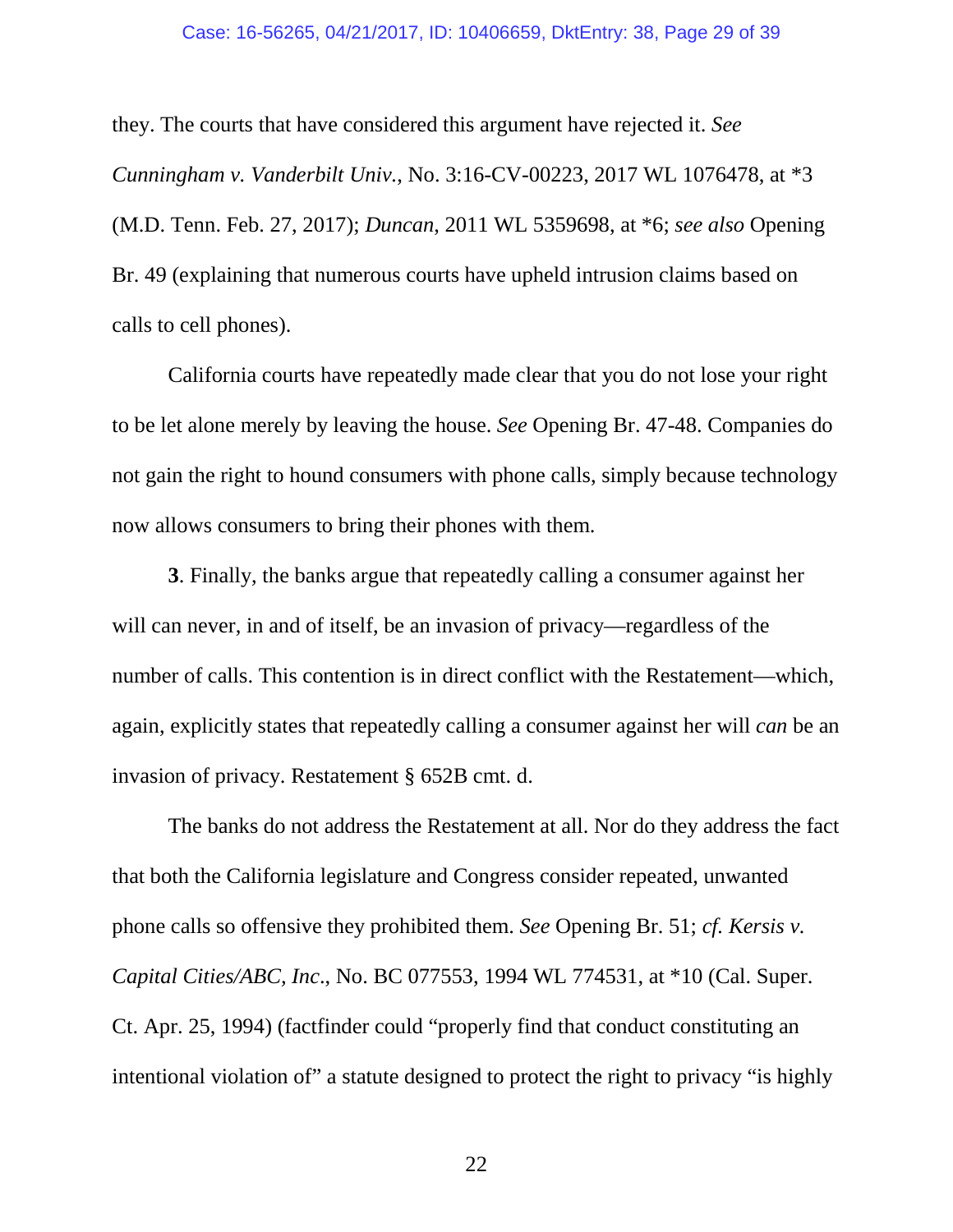<span id="page-29-2"></span><span id="page-29-1"></span>offensive to a reasonable person"); *Safari Club Int'l v. Rudolph*, No. 13-1989, 2014 WL 12577408, at \*8 (C.D. Cal. May 14, 2014) (similar); *Wolfson v. Lewis*, 924 F. Supp. 1413, 1434 (E.D. Pa. 1996) (similar).

<span id="page-29-0"></span>Instead, the banks argue that debt collectors have a "qualified privilege" to invade consumers' privacy. Banks' Br. 24. But there is no such privilege. In arguing to the contrary, the banks misconstrue *Bundren*, a California Court of Appeal case that held that creditors have a "qualified privilege to protect [their] economic interest" that limits their liability for *intentional infliction of emotional distress* to cases in which their conduct is truly "outrageous." *Bundren v. Superior Court*, 145 Cal. App. 3d 784, 789 (Cal. Ct. App. 1983). But there was no privacy claim at issue in *Bundren*. It's a case solely about intentional infliction. *Id.* at 787. And intentional infliction is different.

To prove intentional infliction of emotional distress, a plaintiff must demonstrate "extreme or outrageous acts" by the defendant that cause the plaintiff severe emotional distress. *Bundren*, 145 Cal. App. 3d at 791. This is a very high standard: It applies only to conduct so outrageous that it exceeds "'all possible bounds of decency.'" *Id.* at 789 (quoting Restatement (Second) of Torts § 46).

As *Bundren* explained, "the attempted collection of a debt, by its very nature, often causes the debtor to suffer emotional distress." *Bundren*, 145 Cal. App. 3d at 789. Therefore, California courts have made clear that a creditor may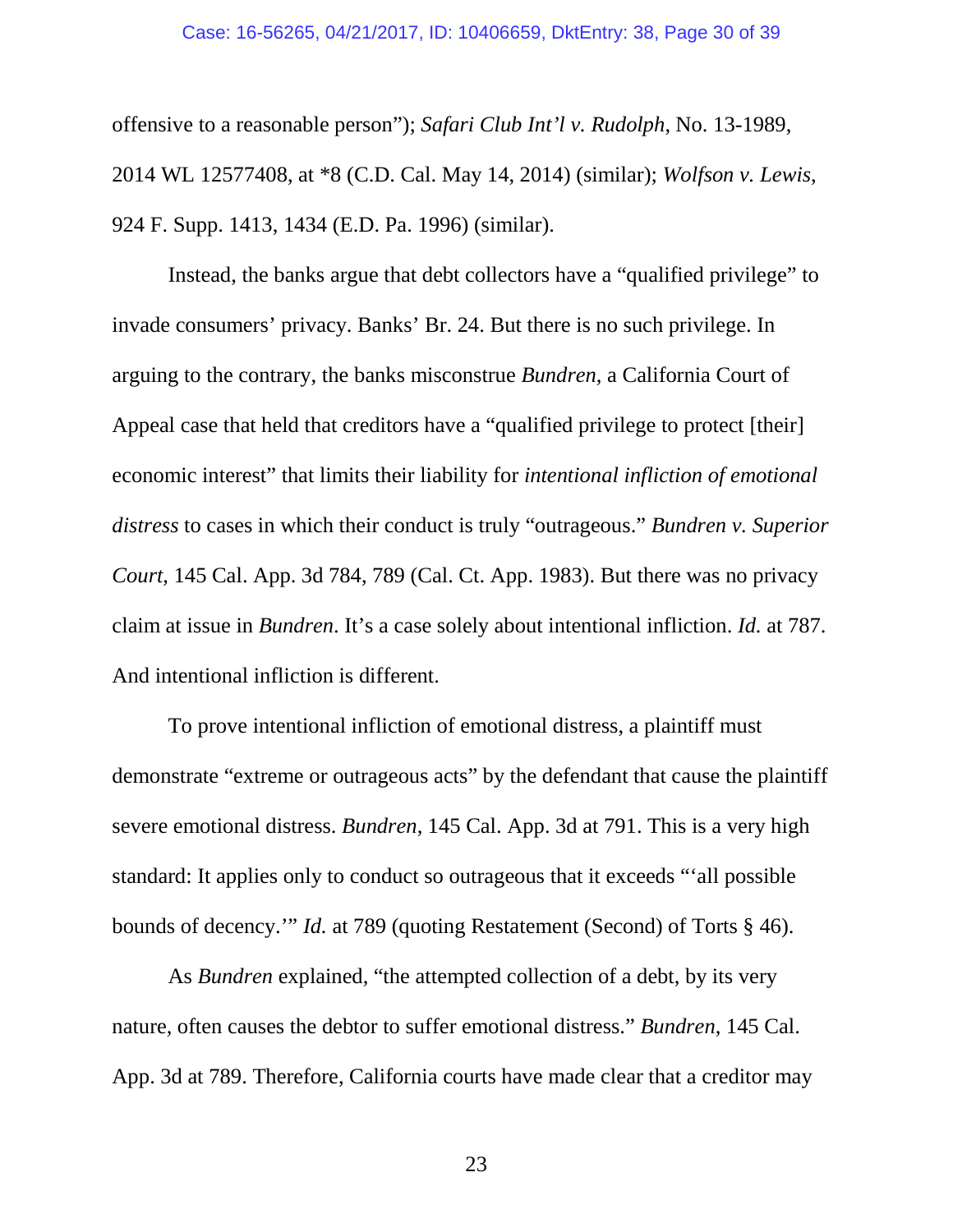<span id="page-30-0"></span>not be held liable for intentional infliction merely for lawfully attempting to collect a debt. *See, e.g.*, *id.* at 789. Instead, in accordance with the high standard that applies to such claims, a creditor is only liable for intentional infliction of emotional distress if the means by which the creditor attempts to collect payment are truly "outrageous"—that is, if the creditor goes beyond all "bounds of decency." *See id.*

The banks attempt to extend this high standard far beyond intentional infliction claims. No debt collector, they argue, can ever be held liable for *any*  common law tort—from invasion of privacy to trespass—unless its conduct is "oppressive or outrageous." Banks' Br. 25. That is not the law.

<span id="page-30-3"></span><span id="page-30-2"></span><span id="page-30-1"></span>The banks do not cite, and we have not found, a single case in which a California state court has applied this standard outside the context of intentional infliction of emotional distress claims. *Cf. Janossy v. Washington Mut. Bank*, No. B157252, 2002 WL 31031636, at \*5 (Cal. Ct. App. Sept. 12, 2002) (applying qualified privilege to intentional infliction claim but not discussing it with respect to invasion of privacy claim in the same case); *Dolenski v. GE Money Bank, F.S.B.*, No. 11-CV-1594-JAH, 2012 WL 12054940, at \*5-\*6 (S.D. Cal. Mar. 28, 2012) (same); *Chaconas v. JP Morgan Chase Bank*, 713 F. Supp. 2d 1180, 1184- 85, 1188 (S.D. Cal. 2010) (same).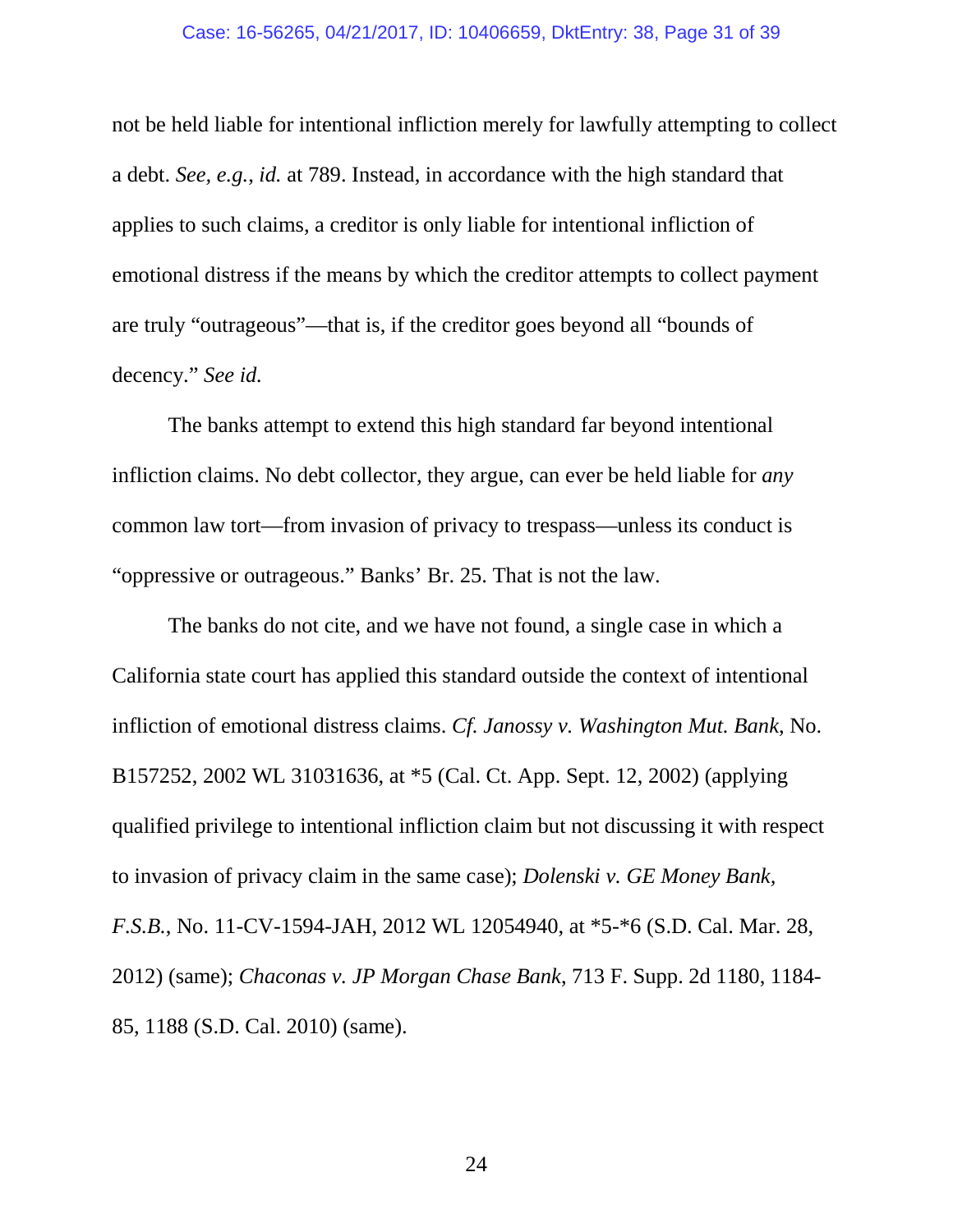And with good reason. The requirement that conduct be "outrageous" comes directly from the standard for an intentional infliction claim. There's a very high standard for holding debt collectors liable for intentional infliction of emotional distress because there's a very high standard for holding *anyone* liable for intentional infliction of emotional distress. There's no reason to believe that California courts would export this standard to other torts.<sup>[14](#page-31-3)</sup>

<span id="page-31-2"></span><span id="page-31-1"></span>But even if they did, it would not apply here. The qualified privilege for debt collection is a privilege for *permissible* conduct. *See Symonds v. Mercury Sav. & Loan Ass'n*, 225 Cal. App. 3d 1458, 1469 (Cal. Ct. App. 1990); *Kruse v. Bank of Am.*, 202 Cal.App.3d 38, 67 (Cal. Ct. App. 1988) ("Of course, the Bank's actions in its own interest are circumscribed in scope and may not be undertaken in an impermissible manner."). It is intended to protect ordinary, lawful debt collection practices. But the banks' conduct here was *unlawful*—it violated the TCPA and the Rosenthal Act. Therefore, even if the privilege applied to privacy claims generally, it could not shield the banks' conduct in this case.

<span id="page-31-3"></span><span id="page-31-0"></span><sup>&</sup>lt;sup>14</sup> The banks cite one federal district court case that applies this standard outside the context of intentional infliction of emotional distress, but it does so without any analysis or explanation of why the high standard required for intentional infliction claims should be exported to other torts. *See Inzerillo v. Green Tree Servicing, LLC*, No. 13–cv–06010–MEJ, 2014 WL 6660534, at \*4 (S.D. Cal, Dec. 5. 2016). Given that California courts would not do the same, this case should not be followed.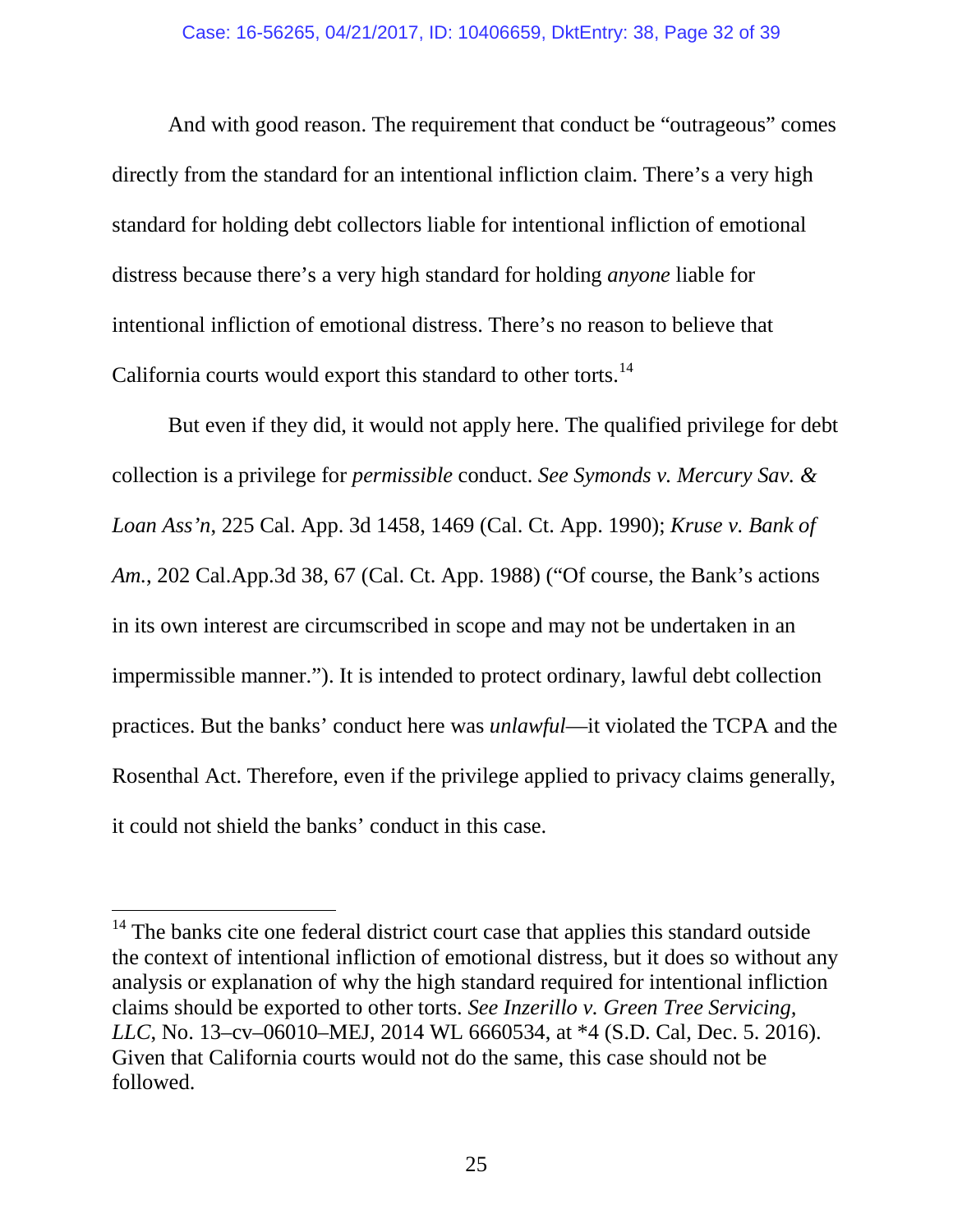<span id="page-32-1"></span><span id="page-32-0"></span>The banks assert—counterfactually—that courts "consistently have held that simply making a large number of calls to a debtor" is "insufficient" to state a claim for invasion of privacy. Banks' Br. 25. But courts have *not* consistently held that. To the contrary, numerous courts have *rejected* that contention. *See, e.g.*, *Dolenski*, 2012 WL 12054940, at \*5; *Corr. Med. Care, Inc. v. Gray*, No. CIV.A. 07-2840, 2008 WL 248977, at \*10 (E.D. Pa. Jan. 30, 2008); *Pariscoff v. JPMorgan Chase Bank, N.A.*, No. 2:11-CV-258, 2013 WL 3776589, at \*5–7 (S.D. Ohio July 16, 2013).

<span id="page-32-5"></span><span id="page-32-4"></span><span id="page-32-3"></span><span id="page-32-2"></span>In fact, courts applying the Restatement have repeatedly "held that repeated and continuous calls made in an attempt to collect a debt *may* give rise to a claim of intrusion upon seclusion," *Masuda v. Citibank, N.A.*, 38 F. Supp. 3d 1130, 1134 (N.D. Cal. 2014) (emphasis added). *See, e.g.*, *Hamburger v. Northland Grp., Inc.*, No. 3:13-CV-01155, 2015 WL 631066, at \*8 (M.D. Pa. Feb. 12, 2015); *Hunt v. 21st Mortg. Corp.*, No. 2:12-CV-2697-WMA, 2014 WL 426275, at \*8 (N.D. Ala. Feb. 4, 2014); *Zirena v. Capital One Bank (USA), N.A.*, No. 11-24158-CIV, 2012 WL 843489, at  $*2$  (S.D. Fla. Feb. 2, 2012) ("Ilntrusion by the way of numerous and repetitive phone calls is recognized . . . in an overwhelming number of jurisdictions in this country.").

<span id="page-32-6"></span>And numerous courts have allowed claims of intrusion to go forward based on a similar number of—or, in many cases, even fewer—calls than those at issue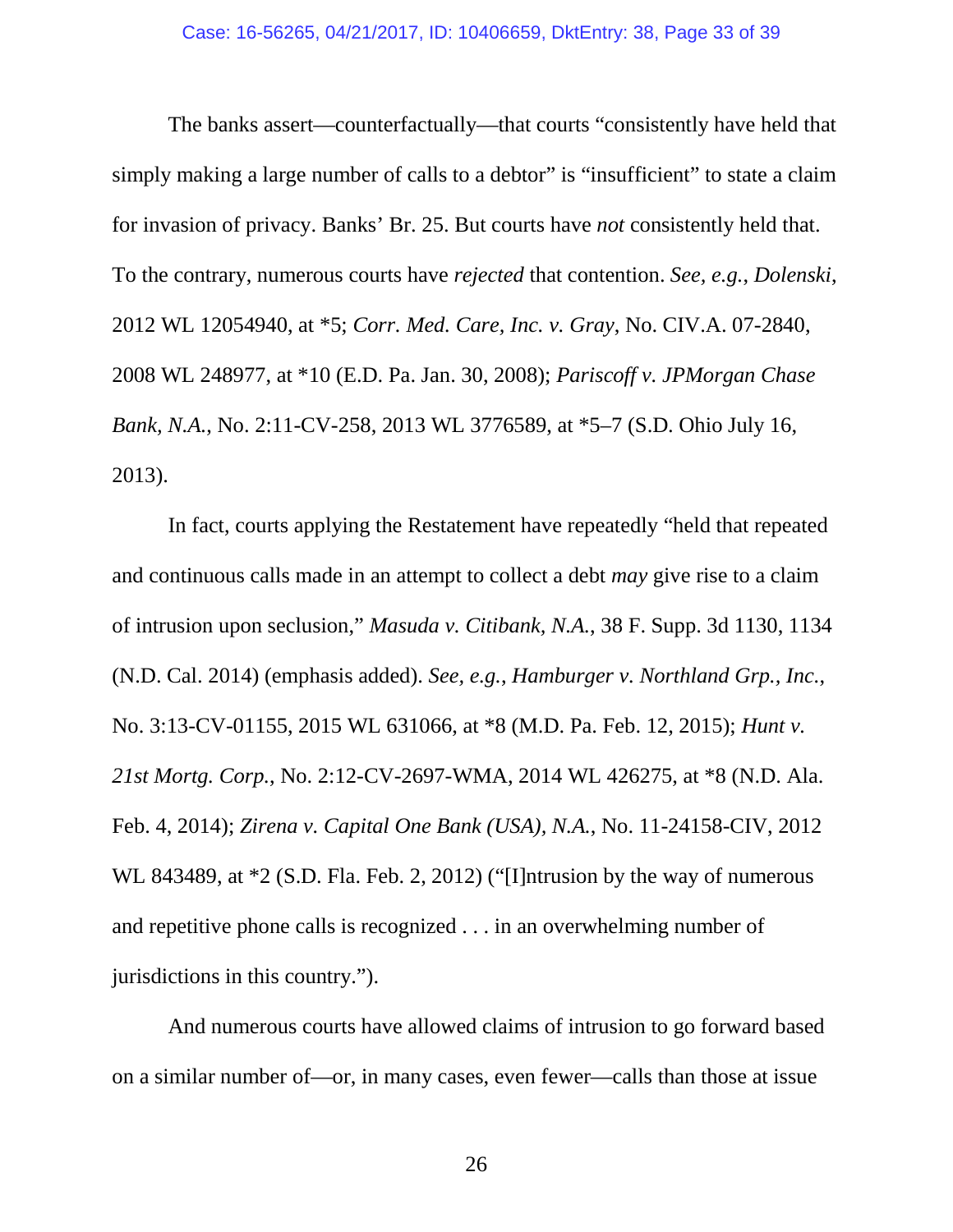<span id="page-33-5"></span><span id="page-33-4"></span><span id="page-33-2"></span><span id="page-33-0"></span>here. *See* Opening Br. 52, 53 n.9; *Varnado v. Midland Funding LLC*, 43 F. Supp. 3d 985, 992 (N.D. Cal. 2014) ( "approximately 185-300" calls); *Hamburger*, 2015 WL 631066, at  $*8$  ("approximately seven or eight calls over the course of several weeks"); *Hunt*, 2014 WL 426275, at \*8 ("over 100 calls"); *Zirena*, 2012 WL 843489, at \*2 ("in excess of 100" calls); *Hoffman v. GC Servs. Ltd. P'ship*, No. 3:08-CV-255, 2010 WL 9113645, at \*22 (E.D. Tenn. Mar. 3, 2010) ("over 75 phone calls during a six month period").

<span id="page-33-3"></span><span id="page-33-1"></span>The banks do not mention any of these cases. Instead, they cite a few district court cases that are factually distinct and legally unconvincing. In particular, the banks rely heavily on *McEndree v. Rash Curtis*, an unpublished Eastern District of California case, which they assert has "nearly identical facts as those in this case." Banks' Br. 26 (discussing *McEndree v. Rash Curtis & Assocs.*, No. 2:10-CV-01079-MCE, 2012 WL 1640465 (E.D. Cal. May 9, 2012)). It does not.

Whereas Ms. Romero has alleged hundreds of calls, the plaintiffs in *McEndree* specifically alleged only fourteen. *See* Compl. ¶ 5(e), *McEndree*, 2010 WL 2969094 (E.D. Cal. May 2, 2010).<sup>[15](#page-33-6)</sup> Similarly, the other cases the banks cite also involve a much smaller number of calls than those at issue here. *See* 

<span id="page-33-6"></span><sup>&</sup>lt;sup>15</sup> It appears there may have been additional calls beyond those alleged in the complaint, but there's no indication of how many. *See McEndree*, 2012 WL 1640465, at \*8. There's certainly no indication that the *McEndree* plaintiffs faced hundreds of unwanted calls, like Ms. Romero did.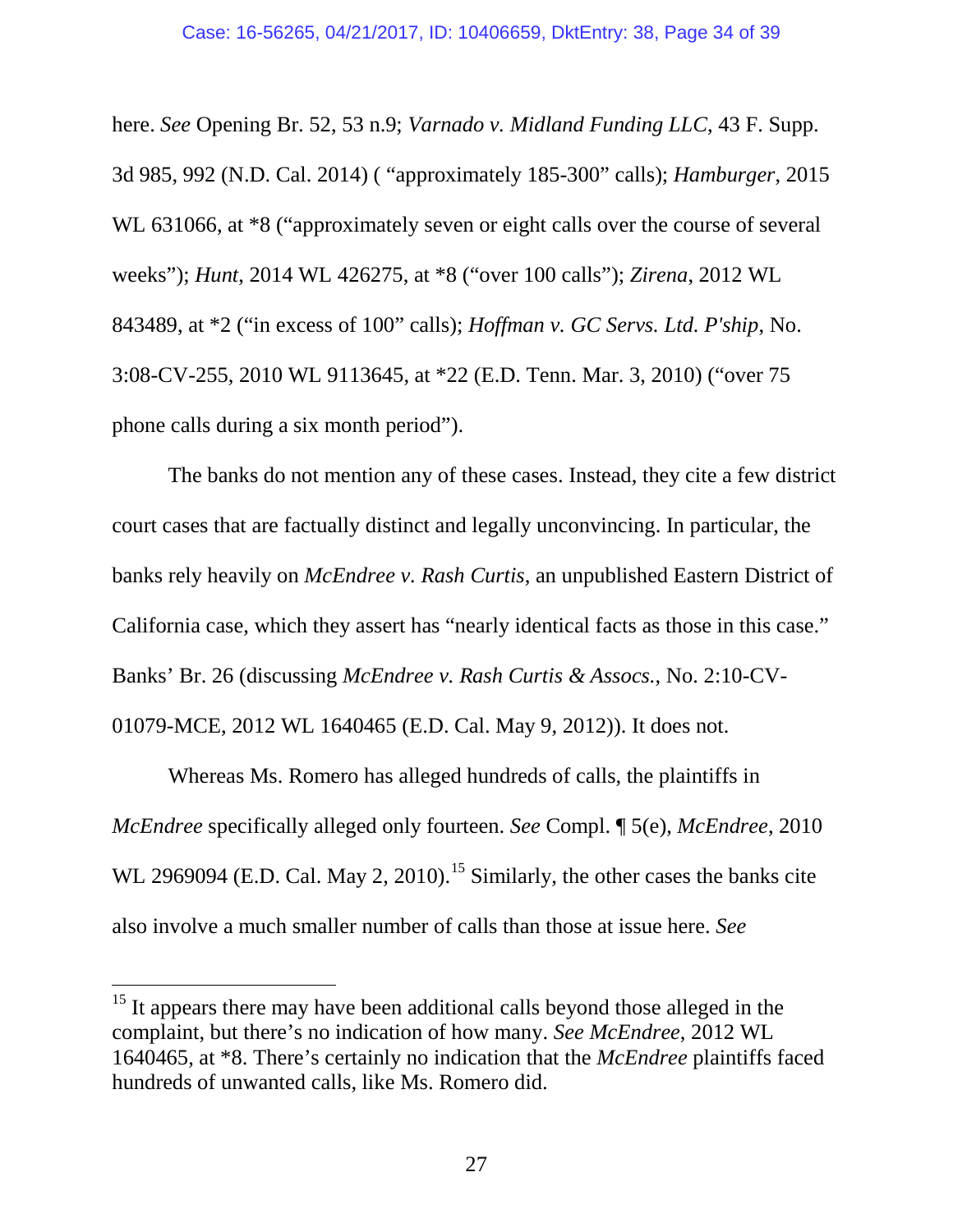<span id="page-34-1"></span><span id="page-34-0"></span>*Marseglia v. JP Morgan Chase Bank*, 750 F. Supp. 2d 1171, 1177–78 (S.D. Cal. 2010) (fifty calls); Compl. ¶ 42, *Castellanos v. JPMorgan Chase & Co.*, No. 09-CV-00969, 2009 WL 2849890 (S.D. Cal. July 23, 2009) (alleging fifteen "contact violations").

Moreover, none of these cases provides any explanation whatsoever for the assertion that a reasonable person could *never* find it an invasion of privacy to be hounded with unwanted phone calls. None explains why, if a reasonable person could not find such calls highly offensive, both Congress and the California legislature decided to make them illegal. And none even attempts to reconcile its holding with the Restatement.

There is simply no basis for the conclusion that hounding a consumer with repeated, unwanted phone calls can never, in and of itself, be an intrusion upon seclusion.

Even if there were, Ms. Romero's claim is not based solely on the number of calls she received. Not only did the banks call Ms. Romero nearly three hundred times, they did so after she told them to stop calling; they often called her multiple times a day; they hung up without identifying themselves; and they called from multiple numbers, making it impossible for Ms. Romero to consistently know who was calling. A reasonable jury could certainly find this conduct an intrusion upon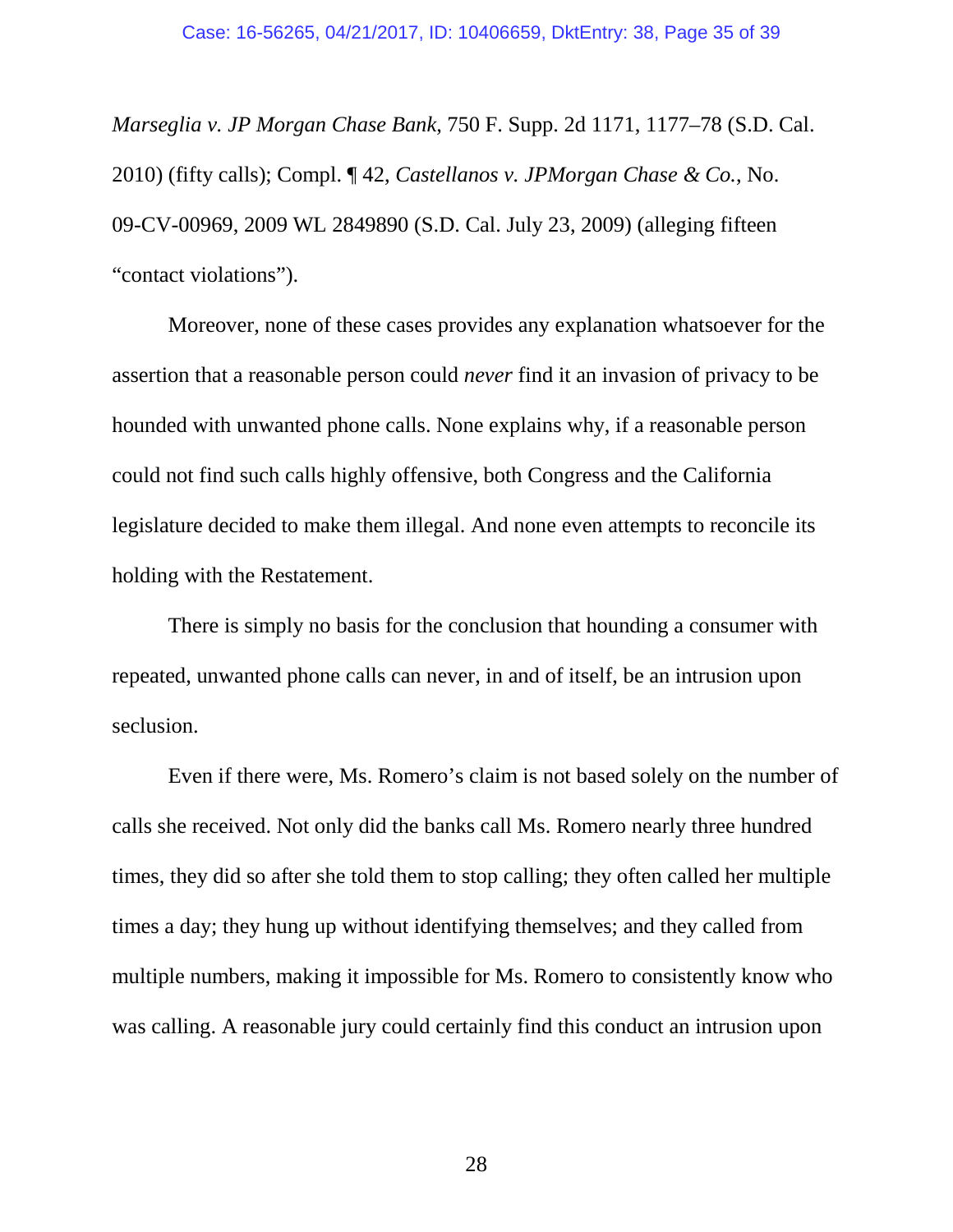Ms. Romero's seclusion. *See* Opening Br. 55-56; *Varnado*, 43 F. Supp. 3d at 992 (holding that similar conduct states "a claim for intrusion").

## <span id="page-35-1"></span>**CONCLUSION**

<span id="page-35-0"></span>For the reasons explained above and in the opening brief, this Court should reverse the district court's orders dismissing Ms. Romero's TCPA claim and granting summary judgment on her Rosenthal Act and intrusion upon seclusion claims, and remand the case for trial.

Date: April 21, 2017 Respectfully submitted,

s/ *Jennifer D. Bennett* Jennifer D. Bennett PUBLIC JUSTICE, P.C. 555 12th Street, Suite 1230 Oakland, CA 94607

(510) 622-8150 F. Paul Bland, Jr. PUBLIC JUSTICE, P.C. 1620 L Street NW, Suite 630 Washington, D.C. 20036

(202) 797-8600 Ronald Wilcox WILCOX LAW FIRM, PC 2021 The Alameda, Suite 200 San Jose, CA 95126

(408) 296-0400 Andre Verdun CROWLEY LAW GROUP 401 West "A" Street, Suite 925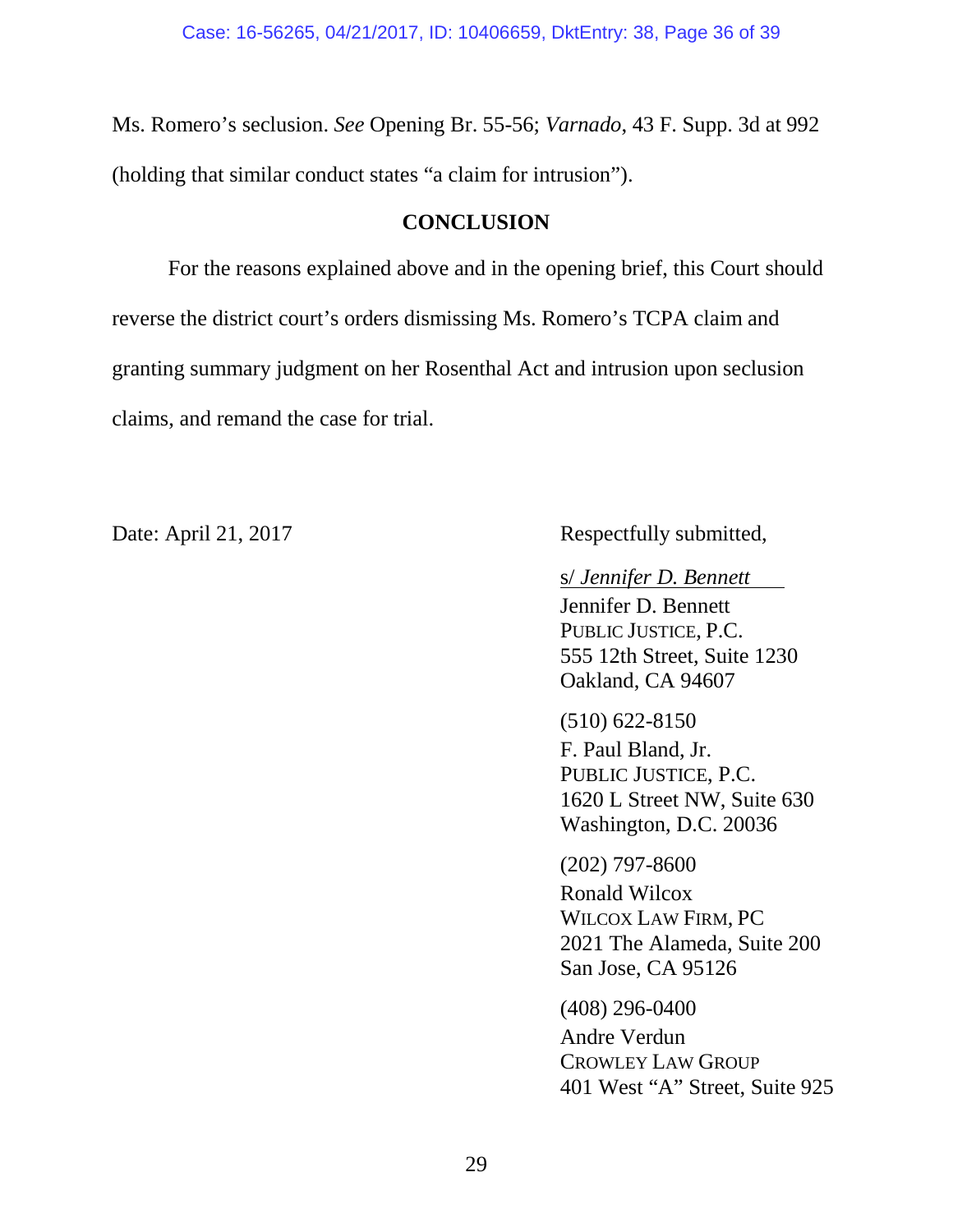Case: 16-56265, 04/21/2017, ID: 10406659, DktEntry: 38, Page 37 of 39

San Diego, CA 92101

(619) 238-5700 Ivan Lopez Ventura IVAN M. LOPEZ VENTURA, ESQ. 5155 West Rosecrans Ave. Suite 224 Hawthorne, CA 90250

(714) 788-4804

*Counsel for Plaintiff-Appellant*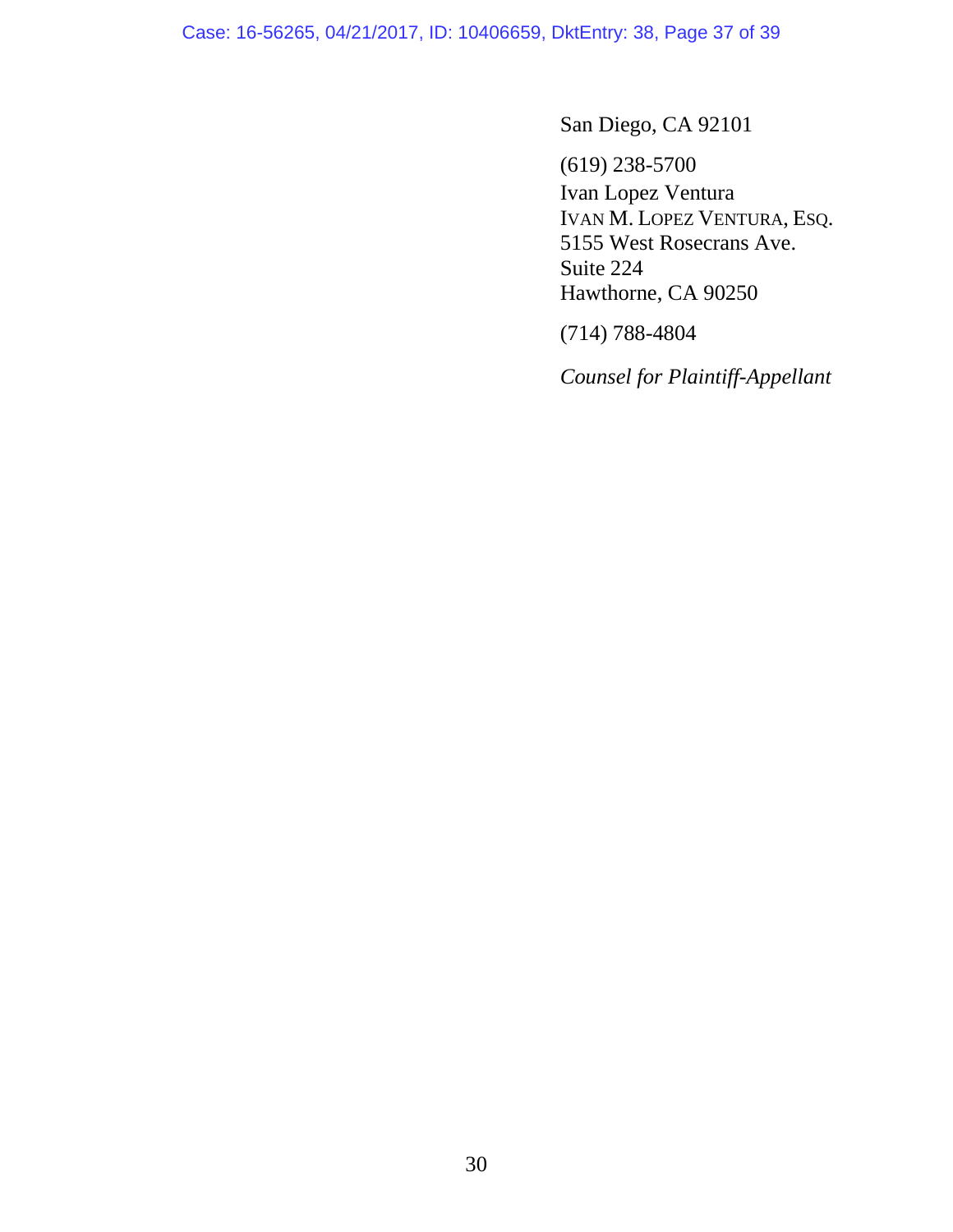# **Form 8. Certificate of Compliance Pursuant to 9th Circuit Rules 28-1.1(f), 29-2(c)(2) and (3), 32-1, 32-2 or 32-4 for Case Number** 16-56265

Note: This form must be signed by the attorney or unrepresented litigant *and attached to the end of the brief.* I certify that (*check appropriate option*):

 $\Box$  This brief complies with the length limits permitted by Ninth Circuit Rule 28-1.1. The brief is words or pages, excluding the portions exempted by Fed. R. App. P. 32(f), if applicable. The brief's type size and type face comply with Fed. R. App. P.  $32(a)(5)$  and (6).

 $\boxtimes$  This brief complies with the length limits permitted by Ninth Circuit Rule 32-1. words or pages, excluding the portions exempted by Fed. R. App. P.  $32(f)$ , if applicable. The brief's type size and type face comply with Fed. R. App. P.  $32(a)(5)$  and (6). The brief is  $\sqrt{6.994}$ 

 $\Box$  This brief complies with the length limits permitted by Ninth Circuit Rule 32-2(b). The brief is words or pages, excluding the portions exempted by Fed. R. App. P. 32(f), if applicable, and is filed by  $(1)$  separately represented parties;  $(2)$  a party or parties filing a single brief in response to multiple briefs; or  $(3)$  a party or parties filing a single brief in response to a longer joint brief filed under Rule 32-2(b). The brief's type size and type face comply with Fed. R. App. P.  $32(a)(5)$  and  $(6)$ .

 $\Box$  This brief complies with the longer length limit authorized by court order dated The brief's type size and type face comply with Fed. R. App. P. 32(a)(5) and (6). The brief is words or  $\Box$  pages, excluding the portions exempted by Fed. R. App. P. 32(f), if applicable.

 $\Box$  This brief is accompanied by a motion for leave to file a longer brief pursuant to Ninth Circuit Rule 32-2 (a) and is words or pages, excluding the portions exempted by Fed. R. App. P. 32 (f), if applicable. The brief's type size and type face comply with Fed. R .App. P. 32(a)(5) and (6).

 $\Box$  This brief is accompanied by a motion for leave to file a longer brief pursuant to Ninth Circuit Rule 29-2  $(c)(2)$  or (3) and is words or words or pages, excluding the portions exempted by Fed. R. App. P. 32(f), if applicable. The brief's type size and type face comply with Fed. R. App. P. 32(a)(5) and (6).

 $\Box$  This brief complies with the length limits set forth at Ninth Circuit Rule 32-4. The brief is words or pages, excluding the portions exempted by Fed. R. App. P. 32(f), if applicable. The brief's type size and type face comply with Fed. R. App. P. 32(a)(5) and (6).

Signature of Attorney or Unrepresented Litigant

s/ Jennifer D. Bennett Date  $\left[\n\begin{array}{cc}\n\text{Date} & \text{Apr 21, 2017} \\
\text{Date} & \text{Apr 21, 2017}\n\end{array}\n\right]$ 

Date

("s/" plus typed name is acceptable for electronically-filed documents)